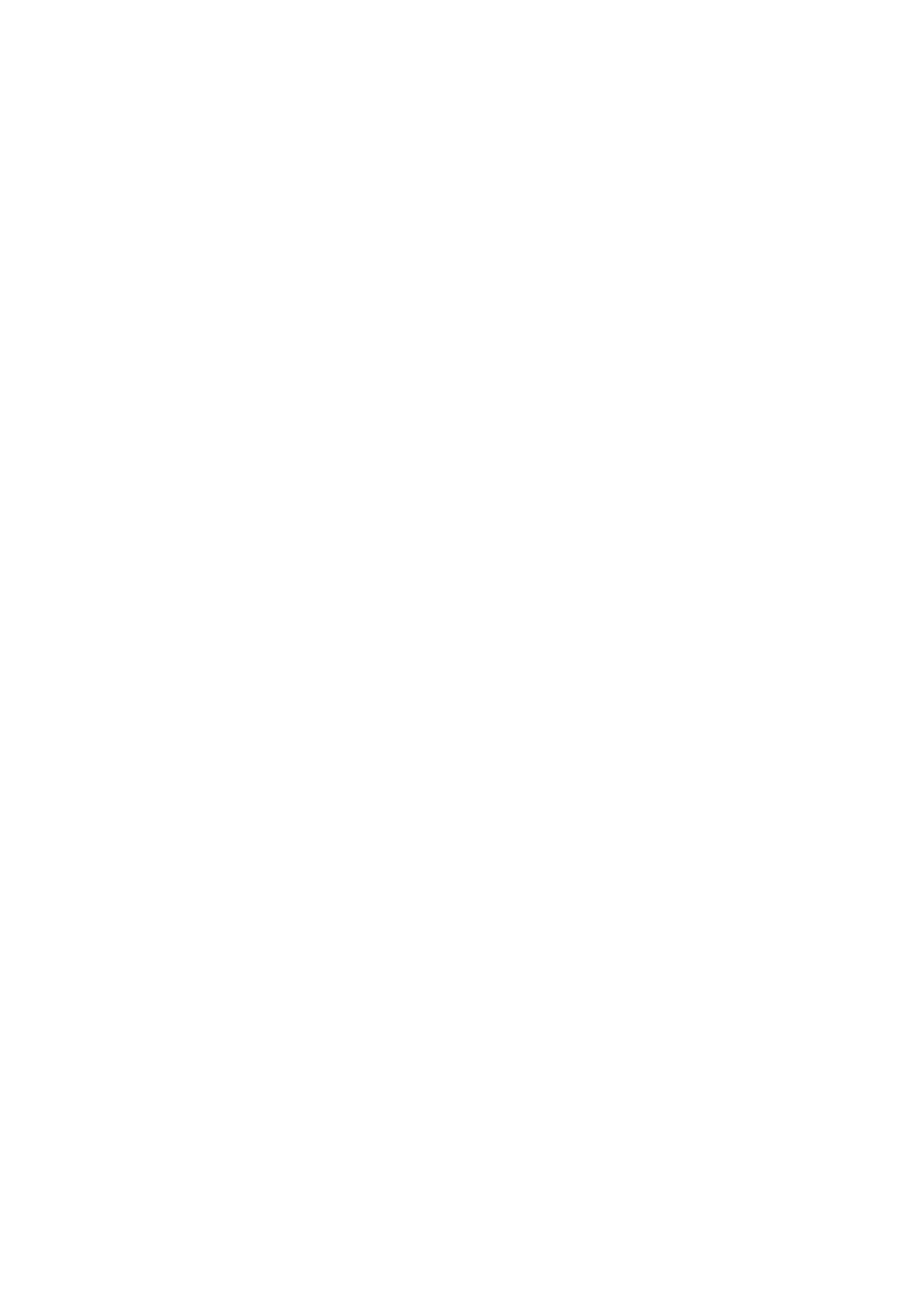

## Compositional Verification using CADP of the ScalAgent Deployment Protocol for Software Components

Frédéric Tronel<sup>∗</sup>, Frédéric Lang<sup>†</sup>, Hubert Garavel<sup>‡</sup>

Thème  $1 -$  Réseaux et systèmes Projet VASY

Rapport de recherche  $n^2 5012$  — Novembre 2003 — 25 pages

Abstract: In this report, we present the application of the CADP verification toolbox to check the correctness of an industrial protocol for deploying and configuring transparently a large set of heterogeneous software components over a set of distributed computers/devices. To cope with the intrinsic complexity of this protocol, compositional verification techniques have been used, including incremental minimization and projections over automatically generated interfaces as advocated by Graf & Steffen and Krimm & Mounier. Starting from the Xml description of a configuration of components to be deployed by the protocol, a translator produces a set of LOTOS descriptions,  $\mu$ -calculus formulas, and the corresponding compositional verification scenario to be executed. The approach is fully automated, as formal methods and tool invocations are made invisible to the end-user, who only has to check the verification results for the configuration under study. Due to the use of compositional verification, the approach can scale to large configurations. So far, LOTOS descriptions of more than seventy concurrent processes have been verified successfully.

Key-words: automated verification, compositional verification, concurrency, distributed agents, objects, process algebra, protocol engineering, reachability analysis, software components

A short version of this report is available as "Compositional Verification using CADP of the ScalAgent Deployment Protocol for Software Components", in P. Stevens and U. Nestmann, editors, Proceedings of the 6th IFIP International Conference on Formal Methods for Open Object-based Distributed Systems FMOODS'2003 (Paris, France), November 17-21, 2003.

This work was partially funded by the French Ministry of Industry under RNTL contract "PARFUMS".

- <sup>∗</sup> Frederic.Tronel@inria.fr
- † Frederic.Lang@inria.fr
- ‡ Hubert.Garavel@inria.fr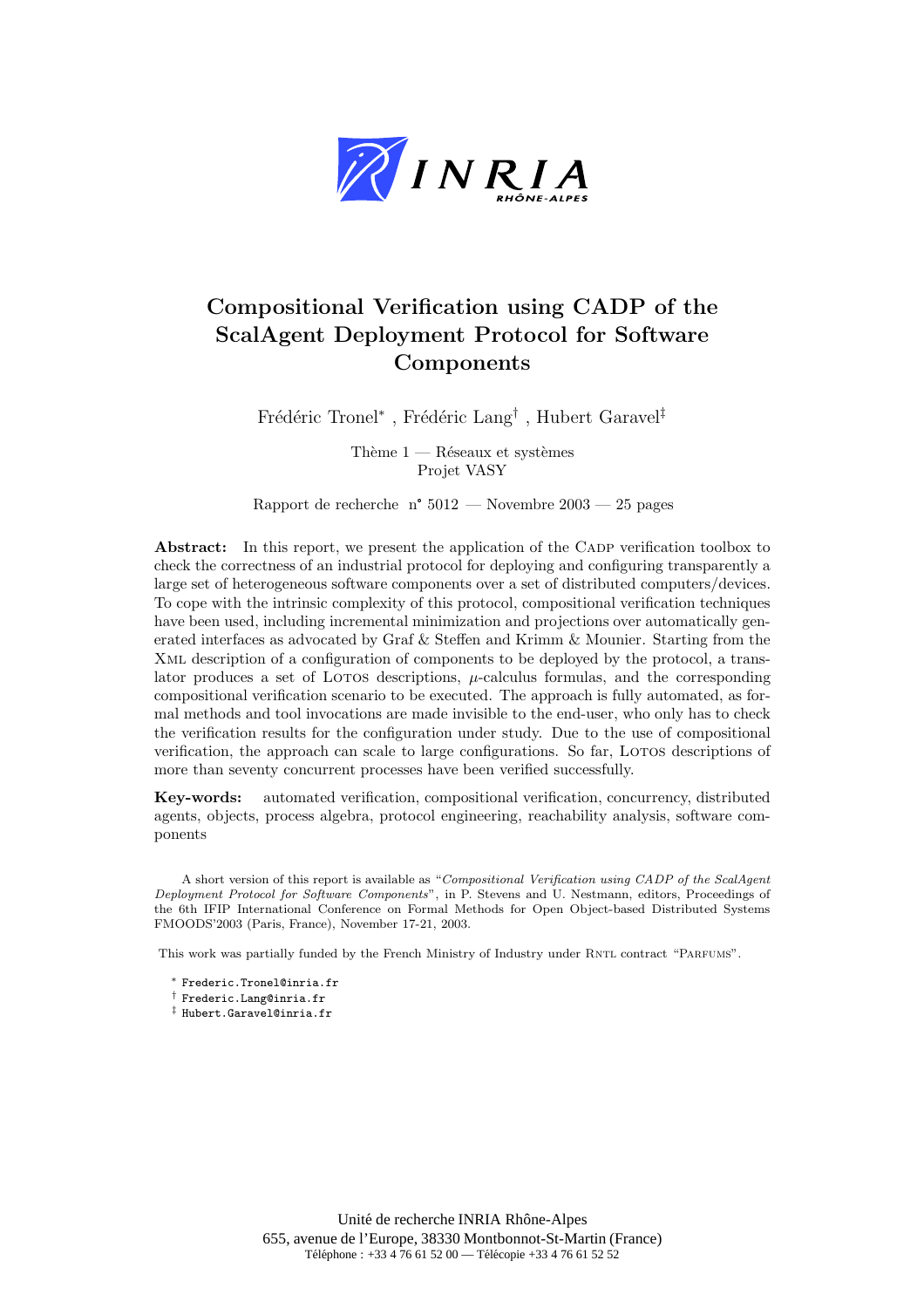## Vérification compositionnelle avec CADP du protocole de d´eploiement de composants logiciels ScalAgent

Résumé : Dans ce rapport, nous présentons une application de la boîte à outils CADP pour vérifier la correction d'un protocole industriel servant à déployer et configurer, de manière transparente, un grand nombre de composants logiciels hétérogènes sur un ensemble d'ordinateurs/appareils répartis. Pour faire face à la complexité intrinsèque de ce protocole, des techniques de vérification compositionnelle ont été utilisées, notamment des réductions incrémentales de l'espace des états et des projections sur des interfaces générées automatiquement selon les travaux de Graf & Steffen et Krimm & Mounier. Partant de la description en XML d'une configuration de composants à déployer par le protocole, un traducteur produit un ensemble de descriptions LOTOS, de formules de  $\mu$ -calcul et le scénario de vérification à exécuter. L'approche est complètement automatisée, les méthodes formelles et les appels d'outils étant cachés à l'utilisateur final, qui doit seulement contrôler les résultats de la vérification pour la configuration étudiée. Grâce à l'utilisation de la vérification compositionnelle, l'approche peut traiter de grandes configurations. Pour le moment, des descriptions LOTOS comprenant plus de soixante-dix processus concurrents ont été vérifiées avec succès.

Mots-clés : agents distribués, algèbre de processus, analyse d'accessibilité, composants logiciels, concurrence, ingénierie des protocoles, objets, vérification automatisée, vérification compositionnelle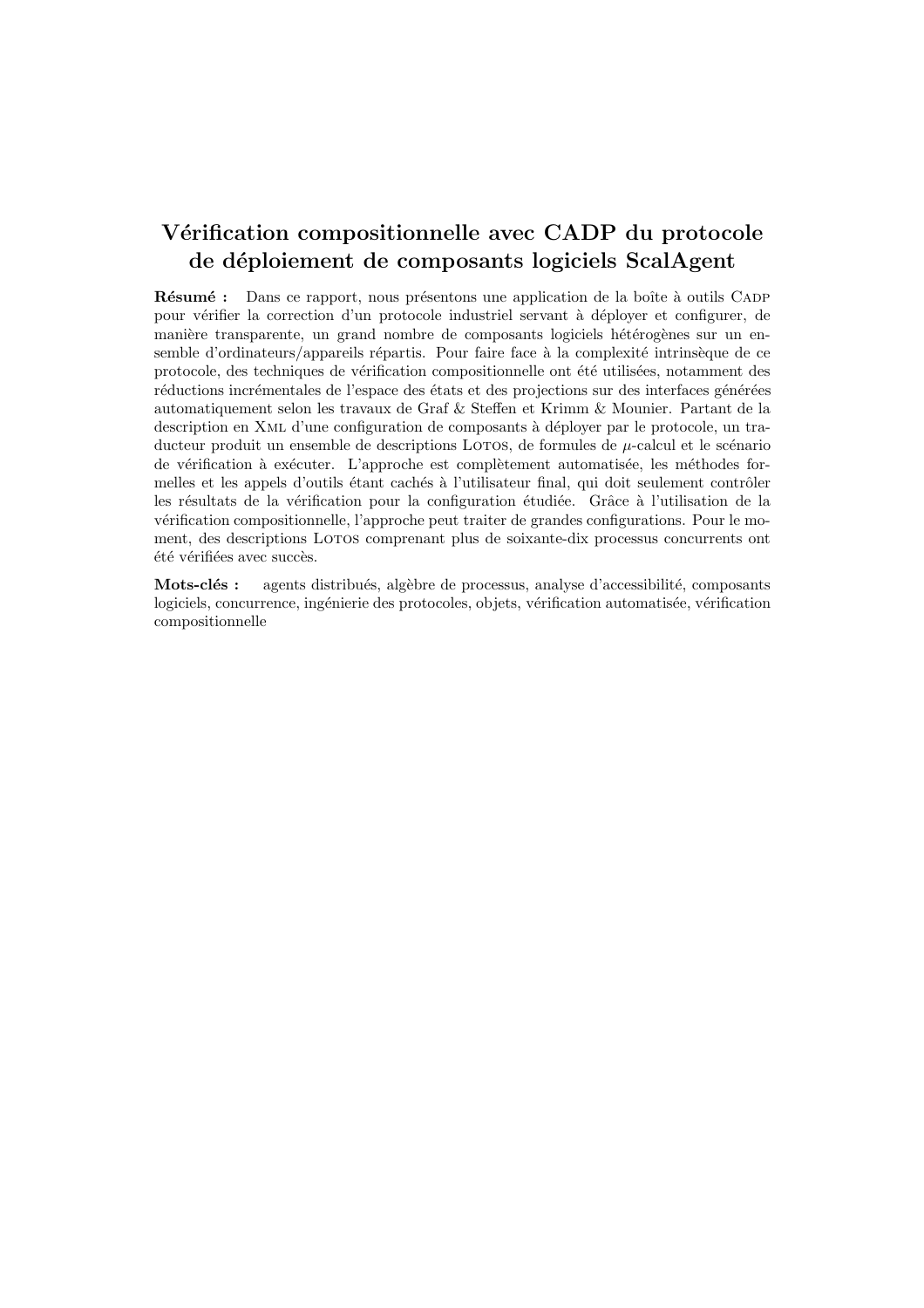## 1 Introduction

Formal verification methods are a key approach to establish the correctness of complex and critical object-oriented systems. This is true for sequential systems, and even more true for concurrent systems in which objects execute and interact using several threads of control.

However, the complexity of a system grows fast as the number of objects increases, so that attempts at verifying real-life systems are quickly confronted to the state explosion problem. It is therefore of crucial interest to focus on verification methods that scale up appropriately when applied to systems of increasing complexity.

Compositional verification methods usually follow a divide and conquer approach. The system to be verified is decomposed in several components, which are analyzed separately; afterwards, the results of the separate analyses are combined together to analyze the whole system. There are different approaches to compositional verification, depending whether the system under analysis is sequential or concurrent, and in the latter case, depending on the semantics used to model concurrency: linear-time or branching-time, state-based or action-based, etc. There is an important corpus of literature on compositional verification; for a survey, see for instance [19], [11, Section 1.1], [4, Sections 1.1 and 1.2], etc.

In spite of the many publications on compositional verification, the number of reallife case-studies in which compositional techniques have been applied is still low. This number is even lower if one considers the case of object-based systems, since compositional verification has been so far mostly used for communication protocols [20, 10, 14] or hardware protocols [3]. As for object-based systems specifically, one can mention several lines of work. [2] uses compositional proofs and refinement techniques to verify one-to-many negotiation processes for load balancing of electricity use. [1] uses a compositional proof system to verify correctness properties (expressed using the modal  $\mu$ -calculus) for a set of applets executing on open platforms.

The present report is different, as it relies on enumerative (a.k.a., explicit state) model checking rather than proof techniques. It builds upon a prior application of compositional verification [6] to a dynamic reconfiguration protocol for a middleware agent-based platform. Using the CADP [9] verification toolbox, it was possible to establish the correctness of the reconfiguration protocol for several finite configurations determined by the number of agents, execution sites and protocol primitives. However, the approach did not scale well to larger configurations, mainly because the architecture of the system was specified in a centralized manner, all agents being connected to a central process modeling (an abstraction of) the software bus provided by the middleware infrastructure. This central process — more or less similar to a FIFO queue — prevented compositional verification from scaling up, as it was not possible to generate its entire state space in isolation from the remainder of the system. One key conclusion of [6] was the need for a more decentralized architecture specification in order to improve scalability.

Precisely, this research direction is addressed in the present report, still in the framework of industrial middleware infrastructures although on a different case-study than [6]. We consider here a deployment protocol for software components, which is commercialized by the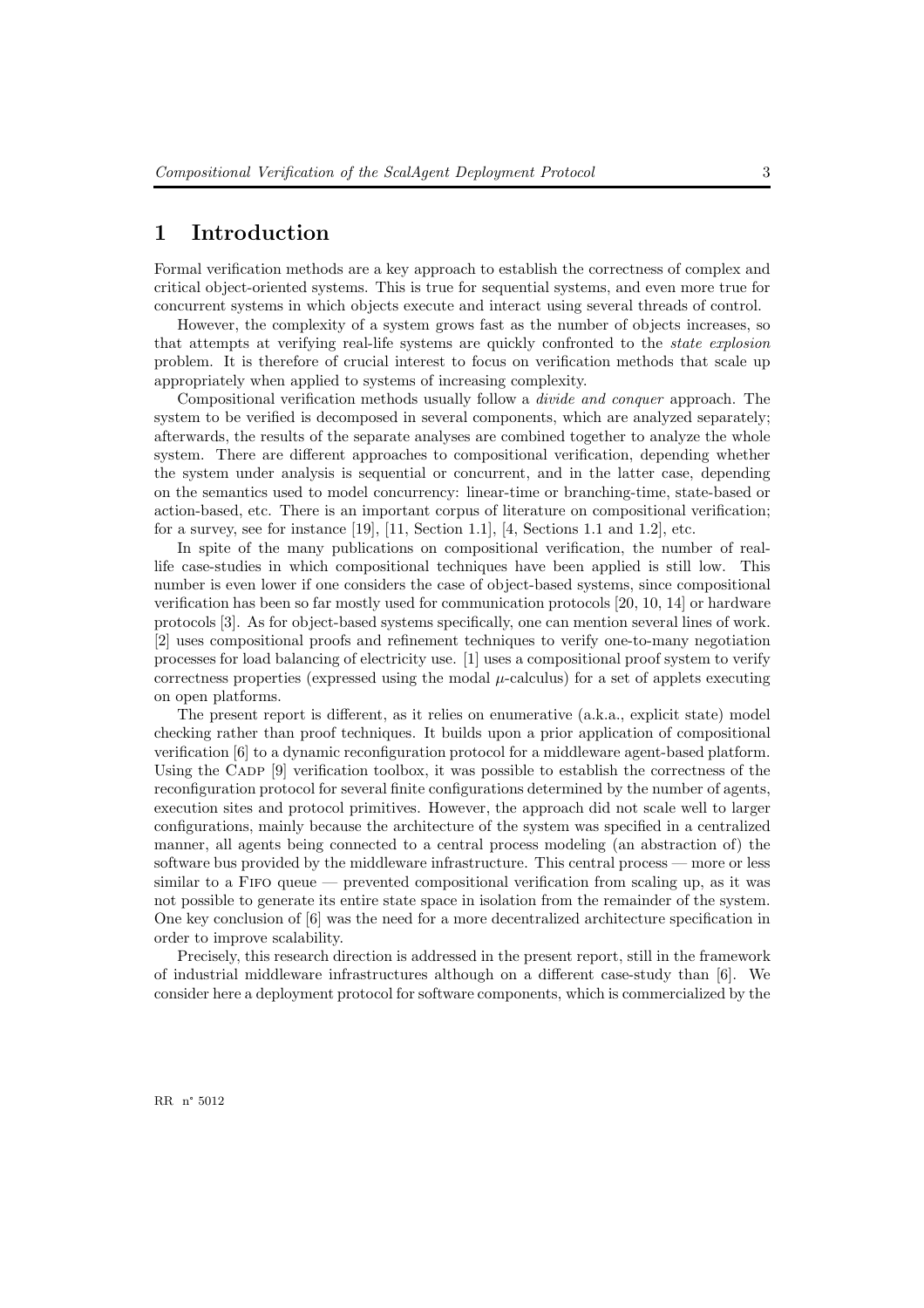$SCALAGENT$  software company<sup>1</sup>, and which we analyze using the compositional verification tools of CADP.

The present report is organized as follows. Section 2 recalls the principles of compositional verification techniques and explains how they are supported within the Cadp toolbox. Section 3 describes the essential features of the SCALAGENT deployment protocol. Section 4 gives hints of the formal modeling of the deployment protocol and indicates how the modeling task was, to a large extent, automated. Section 5 presents the main results of compositional verification. Finally, Section 6 concludes the report.

## 2 Compositional Verification with CADP

In this section, we first present enumerative and compositional verification techniques for systems composed of asynchronous processes, and we then detail how these techniques are supported by the CADP verification toolbox.

Given a formal specification (e.g., using the Iso formal description technique LOTOS [13]) of a concurrent system to be verified, enumerative verification relies on the systematic exploration of (some or all) possible executions of the system. The set of all possible executions can be represented as an LTS (*Labeled Transition System*), i.e., a graph (or state space) containing states and transitions labeled with communication actions performed by concurrent processes. There are two approaches to enumerative verification:

- In the first way, an *explicit* LTS is generated, i.e., states and transitions are first enumerated and stored, then analyzed by verification algorithms.
- In the second way, an *implicit* LTS (consisting of an initial state and a function that computes the successors of a given state) is constructed and verified at the same time, the construction being done on the  $fly$  depending on the verification needs. This allows to detect errors before the LTS has been generated entirely.

For complex systems, both approaches are often limited by the *state explosion* problem, which occurs when state spaces are too large for being enumerated. Two abstraction mechanisms are of great help when attacking state explosion:

- *Communication hiding* permits to ignore communication actions that need not be observed for verification purpose ;
- *Minimization* (with respect to various equivalence relations, such as strong bisimulation, branching bisimulation  $[21]$ , etc.) allows to merge LTs states with identical futures and (possibly) to collapse sequences of hidden communication actions.

A further step is compositional verification, which consists in generating the LTS of each concurrent process separately, then minimizing and recombining the minimized Ltss taking

<sup>1</sup>http://www.scalagent.com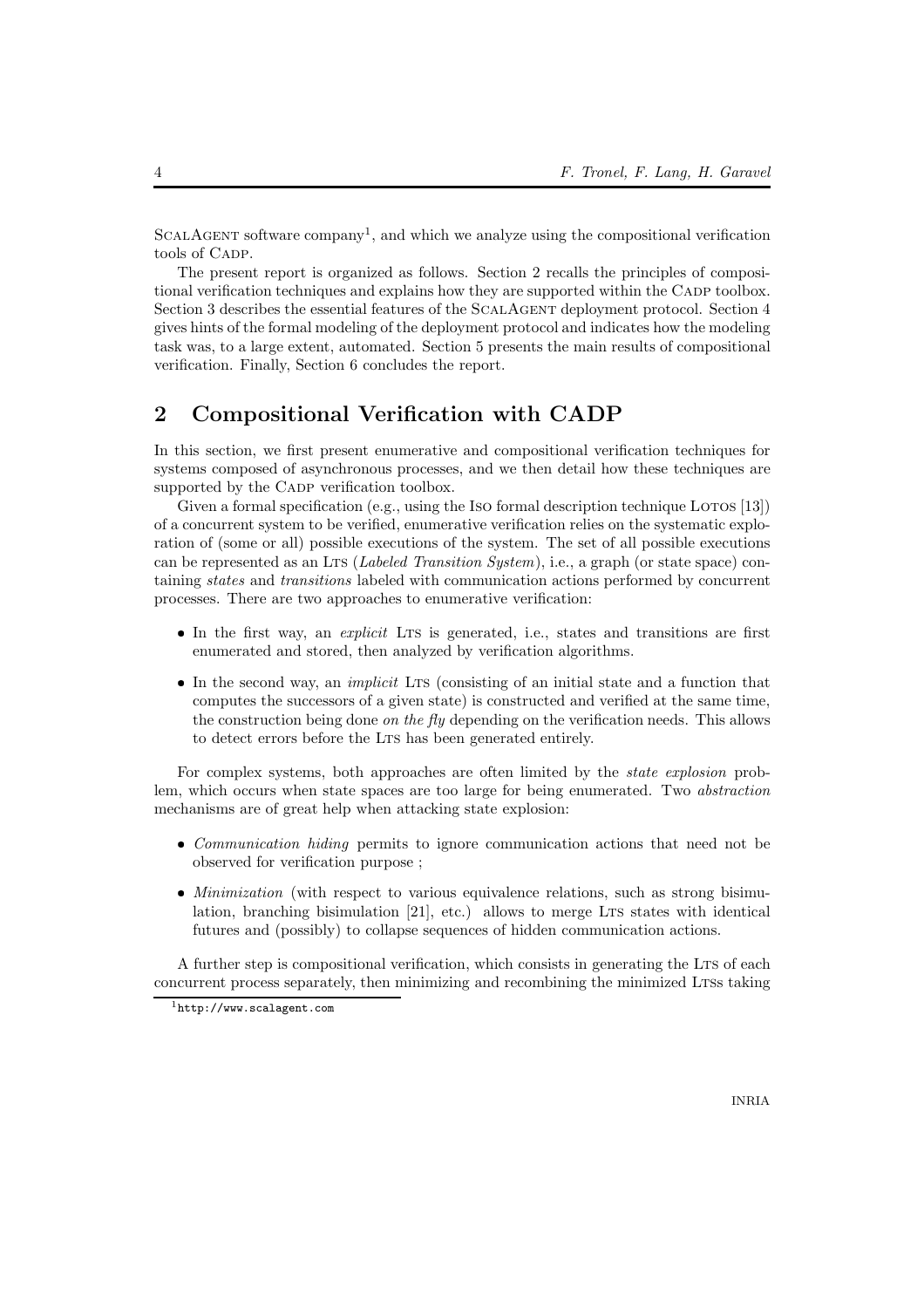advantage of the congruence properties of parallel composition. The joint use of hiding and minimization to reduce intermediate state spaces enables to tackle large state spaces that could not be generated directly.

Although this simple form of compositional verification has been applied successfully to several complex systems  $(e.g., [3])$ , it may be counter-productive in other cases: generating the Lts of each process separately might lead to state explosion, whereas the generation of the whole system of concurrent processes can succeed if processes constrain each other when composed in parallel.

This issue has been addressed in various refined compositional verification approaches, which allow to generate the LTS of each separate process by taking into account *interface* constraints representing the behavioral restrictions imposed on each process by synchronization with its neighbor processes. Taking into account the environment of each process allows to eliminate states and transitions that are not reachable in the Lts of the whole system.



Figure 1: The OPEN/CÆSAR environment.

CADP<sup>2</sup> (Construction and Analysis of Distributed Processes) is a widely spread toolbox for protocol engineering, which offers a large range of functionalities, including interactive simulation, formal verification, and testing. CADP was originally dedicated to LOTOS, but its modular architecture makes it open to other languages and formalisms. CADP contains numerous tools for the compositional verification of complex specifications written in LOTOS:

 As regards explicit Lts representation, Cadp provides a compact graph format, Bcg (Binary Coded Graph) together with code libraries and tools to create, explore, and visualize Bcg graphs, and to translate them from/to many other graph formats.

 $^{2}$ http://www.inrialpes.fr/vasy/cadp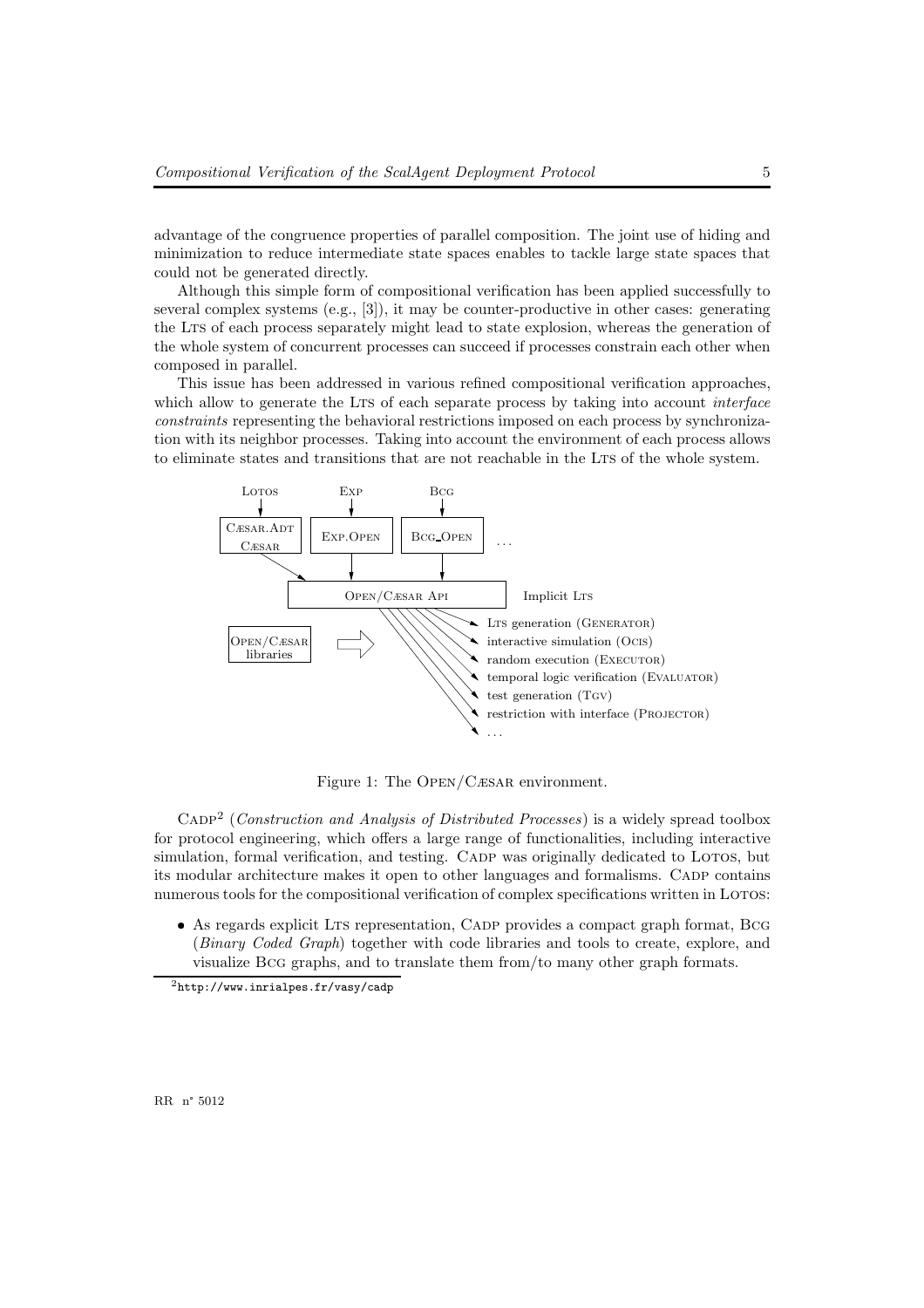- As regards implicit Lts representation, Cadp provides an extensible environment named Open/Cæsar [7]. Although independent from any particular specification language,  $\text{OPEN}/\text{C}$  ESAR has compilers for several languages: LOTOS (CESAR & CÆSAR.ADT), explicit LTSS (BCG\_OPEN), networks of communicating LTSS (Exp.Open), etc. The corresponding architecture is illustrated in Figure 1. The code generated by Open/Cæsar compilers is used by on the fly algorithms to perform simulation, verification, test generation, etc. on implicit LTSs.
- As regards LTS generation from LOTOS descriptions, CADP provides the CÆSAR and CÆSAR.ADT compilers, which can compile a LOTOS specification (or particular processes in this specification).
- As regards parallel composition of Ltss, Cadp provides the Exp.Open compiler for handling networks of communicating LTSs, connected using LOTOS parallel composition and communication hiding operators.
- As regards communication hiding, CADP provides the BCG\_LABELS tool, which allows to hide and/or rename the communication actions of an LTS.
- As regards Lts minimization, Cadp contains two tools: Bcg Min, which performs strong and branching minimization of LTSs efficiently, and ALDÉBARAN, which implements additional equivalences (safety equivalence, observational equivalence, and tau\*.a equivalence) and LTS comparison algorithms.
- As regards generation with interface constraints, CADP provides the PROJECTOR tool, which implements the refined compositional verification approach of [12, 15]. PROJECTOR can be used to restrict LOTOS processes, explicit LTSs, as well as networks of communicating LTSs.
- As regards modeling of asynchronous communication media, we added a new tool named BCG\_GRAPH, which generates various classes of useful LTSs, such as FIFO buffers and bags<sup>3</sup>. Distributed systems often contain many occurrences of such buffers that differ only by a few parameters, such as size and message names. Using Bcg Graph, very large buffers (several hundreds thousands states) can be generated quickly, with a small memory footprint.
- Finally, CADP includes a scripting language named SvL  $[8, 16]$ , which provides a highlevel interface to all the aforementioned Cadp tools, thus enabling an easy description of complex compositional verification scenarios. For instance, the scenario consisting in generating separately the LTSs of three processes  $P$ ,  $Q$ , and  $R$  contained in a file named "spec.lotos", minimizing them for branching bisimulation, composing them in parallel, minimizing the resulting network on the fly, and storing the resulting LTS in the BcG format in a file named "PQR.bcg", can be described by the simple SVL script that follows:

 $^3\mathrm{A}$  bag is a fully asynchronous buffer that does not preserve message ordering.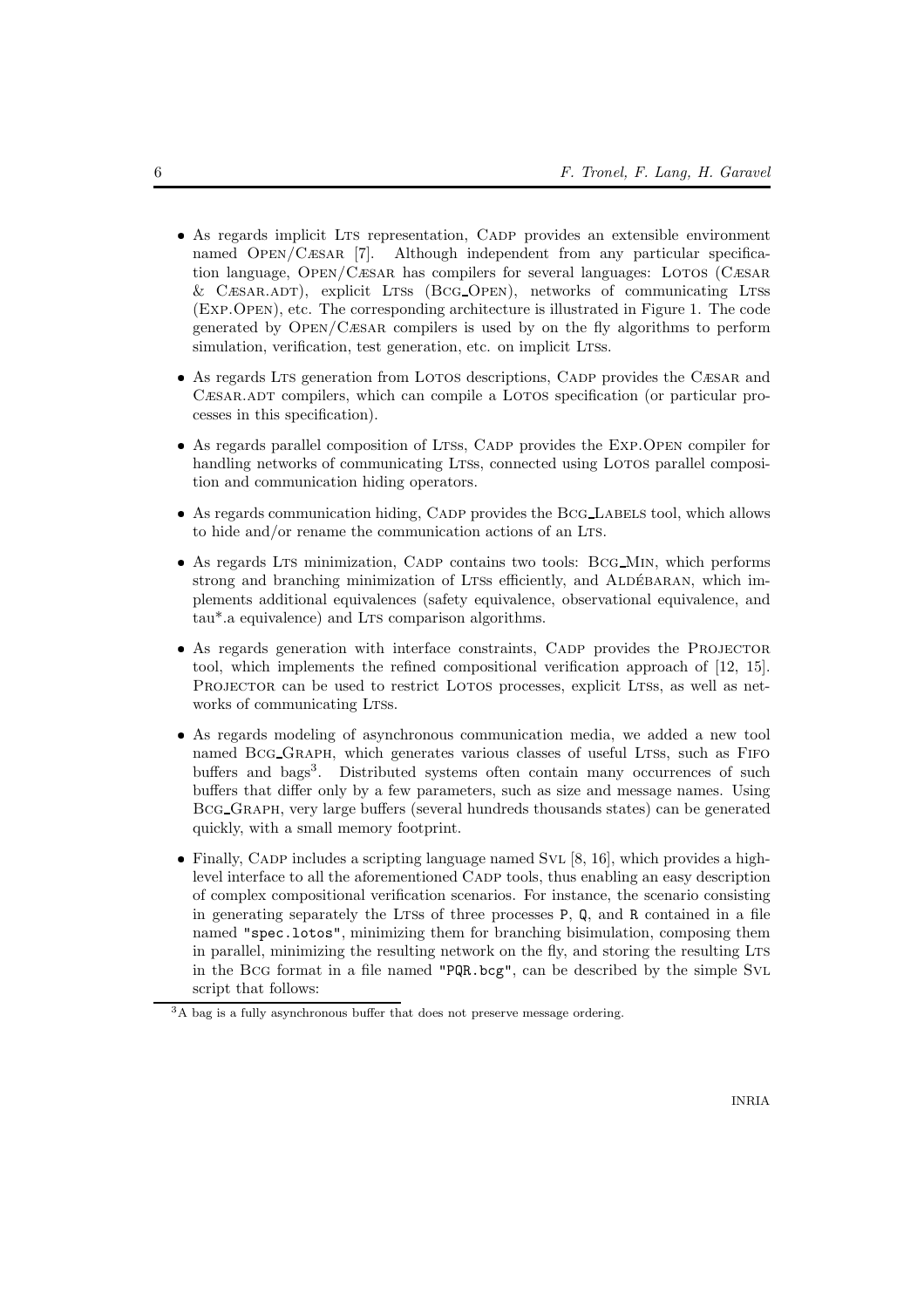```
% DEFAULT LOTOS FILE="spec.lotos"
"PQR.bcg" = root leaf branching reduction of P || Q || R;
```
The SvL compiler translates such an SvL script into a Bourne shell script that, when executed, invokes Cadp tools in the appropriate order and stores the results in intermediate files.

Svl has many additional features, namely operations to restrict a system with respect to a given interface, to minimize systems with respect to several other bisimulations and equivalences, to hide and rename communication actions, and statements to verify temporal logic formulas, to check for deadlocks and livelocks, and to compare systems with respect to a given equivalence or bisimulation. SVL scripts can also contain Bourne shell constructs, which enables to mix, e.g., conditionals, loops, and calls to Unix commands with SVL statements.

## 3 The ScalAgent Deployment Protocol

The work presented in this report was funded in the scope of PARFUMS (*Pervasive Agents for* Reliable and Flexible Ups Management Services), an industrial research project involving three companies (Mge-Ups, Silicomp Research Institute, and ScalAgent Distributed Technologies), and the Vasy research group at Inria.

The goal of PARFUMS is to solve problems of UPS (Uninterruptible Power Supply) management (installation, repair, and monitoring of remote equipments) in the case of large scale sites, by embedding software within Upss (see Figure 2). To master the complexity induced by the distribution of applications, the project relies on the SCALAGENT platform for embedded systems, written in Java, to configure, deploy, and reconfigure software. Our contribution is about the modeling of the ScalAgent deployment protocol and its verification using the CADP toolbox.

To ensure scalability, the ScalAgent deployment protocol relies on a tree-like hierarchy of distributed agents communicating asynchronously by the mean of events. The tree of agents is meant to reflect the geographical distribution of software components to be deployed. The protocol uses two kinds of agents:

- Containers are located at the leaves of the tree hierarchy. They encapsulate software components written in any language, and act as interfaces with the rest of the protocol.
- Controllers are located at higher nodes of the tree hierarchy and manage the deployment. They only communicate with their parent and children agents, which allows a significant reduction of communications.

Controllers are specified by a workflow of activities, themselves structured as a tree, as shown in Figure 3. Activities fall into three categories, depending on the way they spawn subactivities: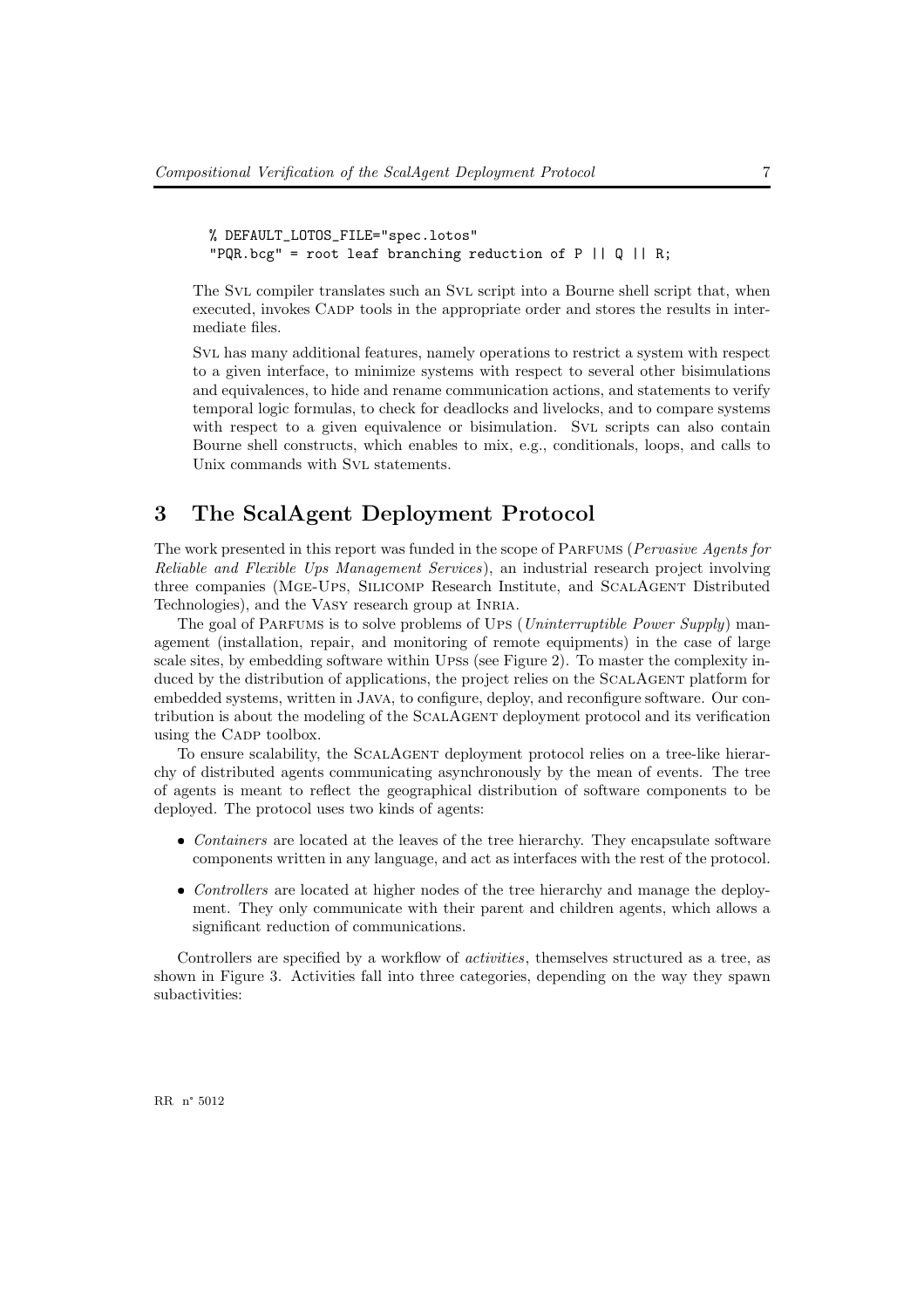

Figure 2: Outside and inside view of an UPS (picture courtesy of MGE-UPS).

INRIA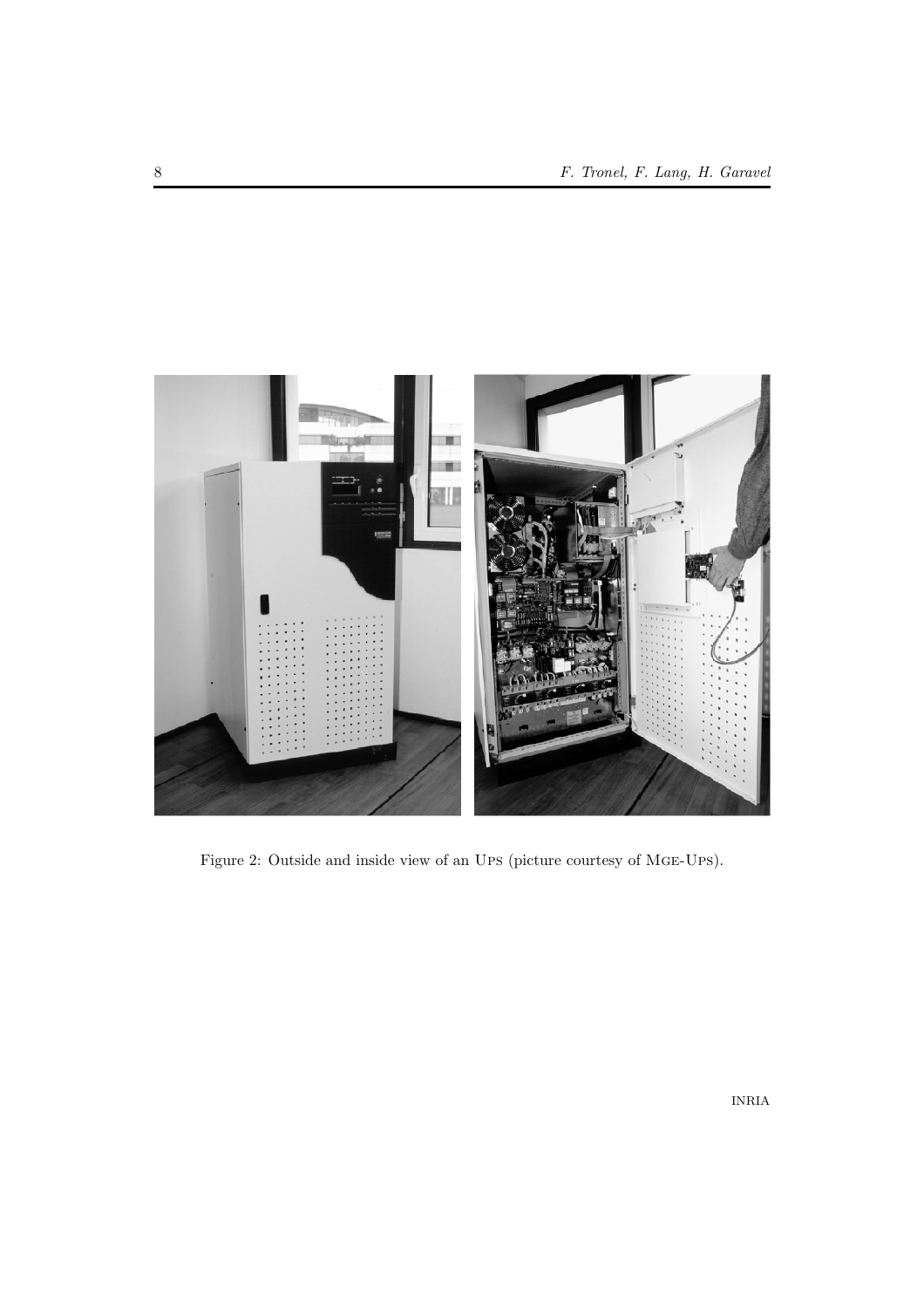

Figure 3: Process and communication structure for a configuration with one controller and two containers.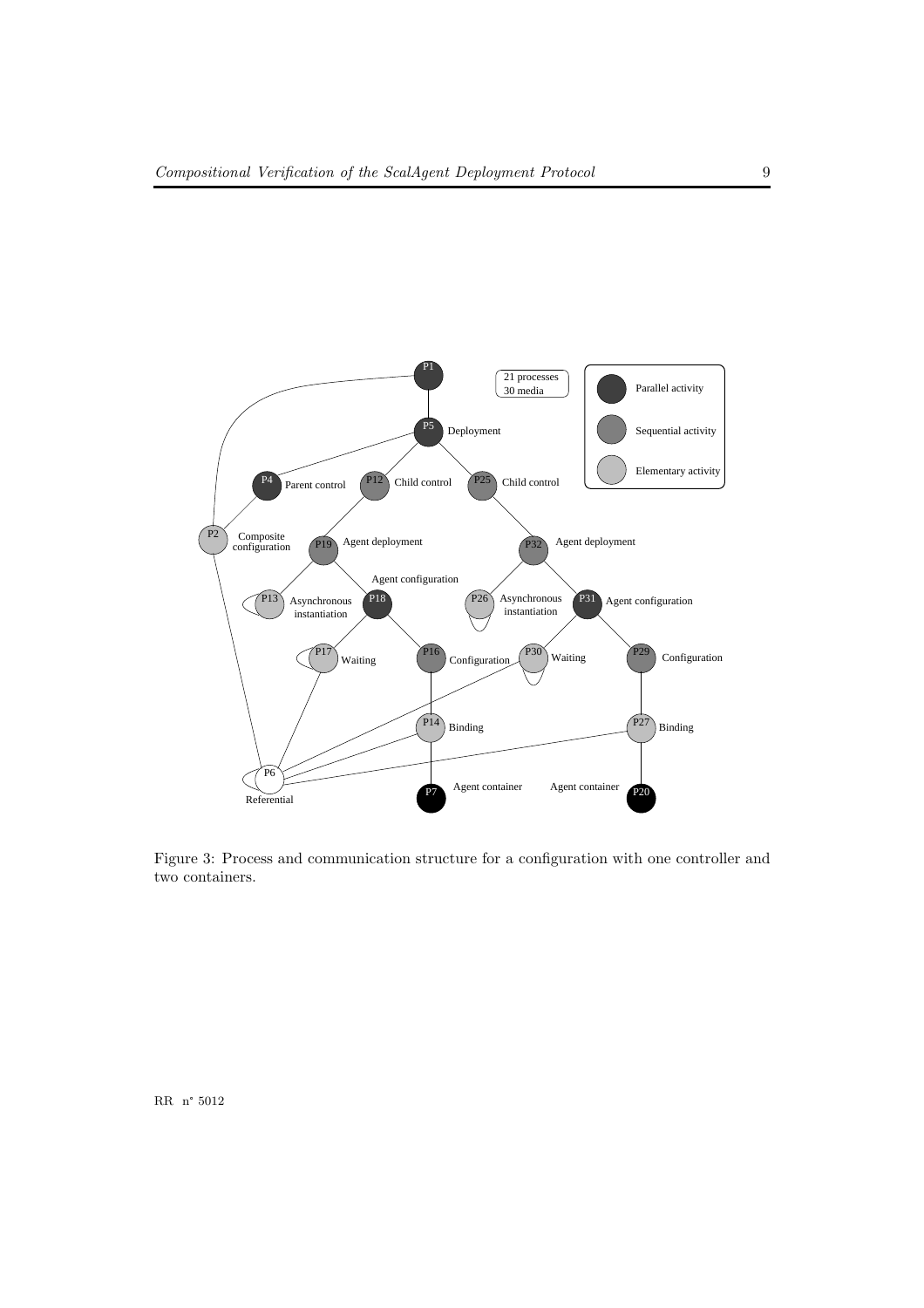- Elementary activities are simple tasks that do not involve other subactivities. An example of such an activity is the receipt of a particular event from a container to signal its successful deployment, followed by an appropriate reaction.
- Sequential activities can spawn a set of subactivities, each one being executed after the previous one terminates.
- *Parallel activities* can spawn a set of simultaneous subactivities.

Beside activities, there exists a central referential process gathering information sent by the elementary activities regarding the success or failure of the deployment. Given this data, the referential process decides whether deployment is possible or not. The existence of communications between elementary activities and the referential "slightly breaks" the tree structure of communications. This is illustrated in Figure 3, the referential process being the white node in the "tree" of activities.

To describe distributed configurations, the SCALAGENT infrastructure relies on the use of an Xml Dtd named Xolan. An Xolan configuration describes a set of controllers and containers, their geographical distribution, as well as their dependencies in terms of provided and required services, which rule the way the deployment must be performed. Xolan is generic, that is, not specific to Ups management. A graphical interface (see Figure 4) allows to specify a hierarchy of Upss and computers with the corresponding software to be deployed and generates the corresponding Xolan configuration automatically (see Figure 5).

## 4 Automated Formal Modeling of Configurations

It would have been possible to model XOLAN configurations using LOTOS abstract data types and to specify the deployment protocol as a LOTOS process parameterized by the configuration to be deployed. However, this would have required the dynamic creation of processes in function of the configuration, which is not supported by mainstream enumerative verification tools.

Instead, we chose an automated approach by developing a translator (11, 000 lines of the object-oriented, functional language Ocaml [17]) that takes an Xolan configuration, and produces both the LOTOS specification corresponding to this configuration and an SVL script to perform the verification. This approach meets several requirements:

- Dynamic creation of processes is avoided, since the Ocaml translator can statically determine the set of processes created by the protocol for a given configuration.
- Xml parsing and Xolan data structure handling are delegated to the Ocaml translator rather than being coded as LOTOS abstract data types.
- Even for simple configurations, the corresponding LOTOS specifications and SVL scripts are complex, due to the large number of concurrent processes. The existence of an automated translator allows to propagate changes in the protocol modeling to each configuration under study so as to maintain consistency.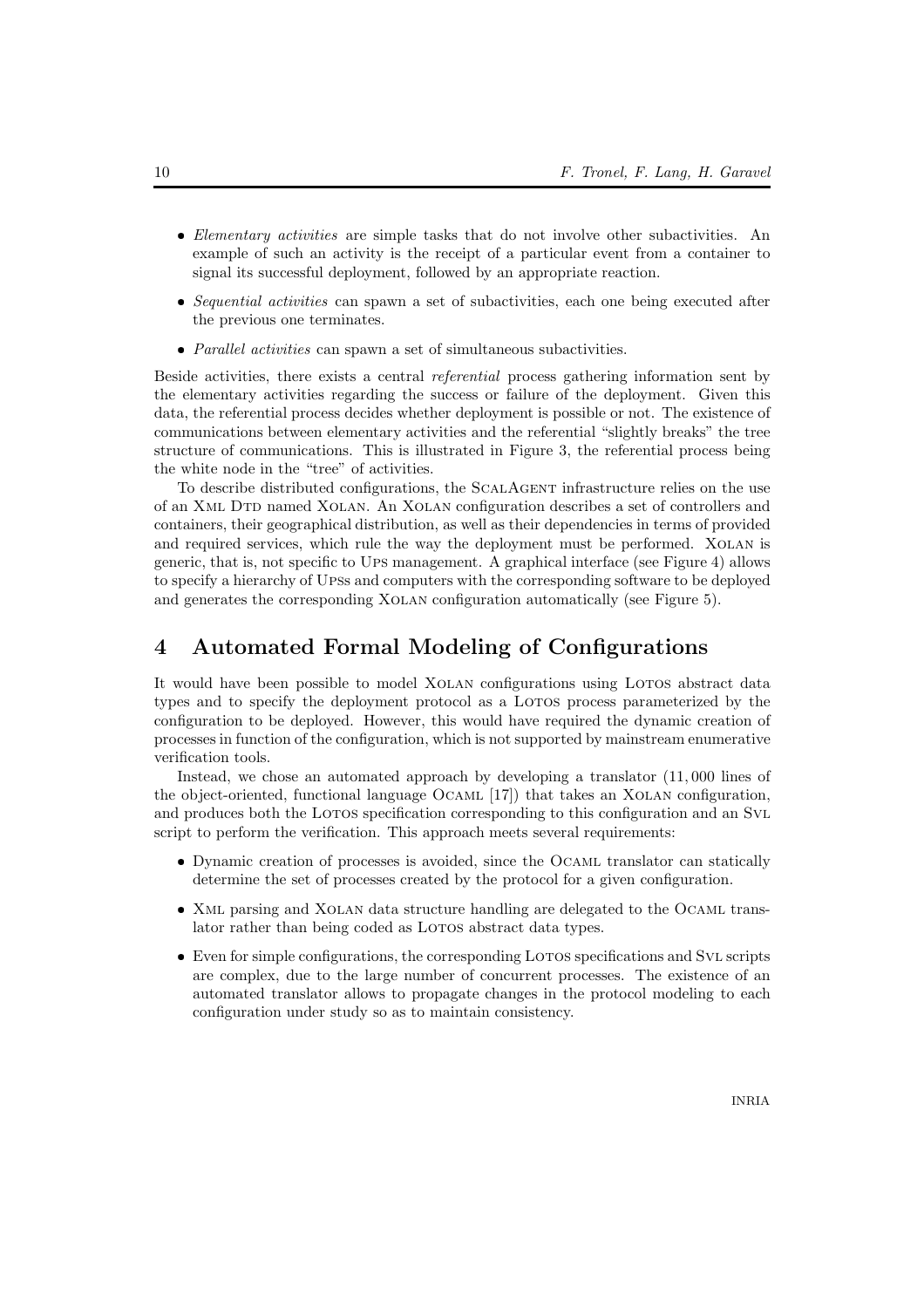

Figure 4: Graphical front-end for describing an Ups/computer hierarchy (picture courtesy of Silicomp).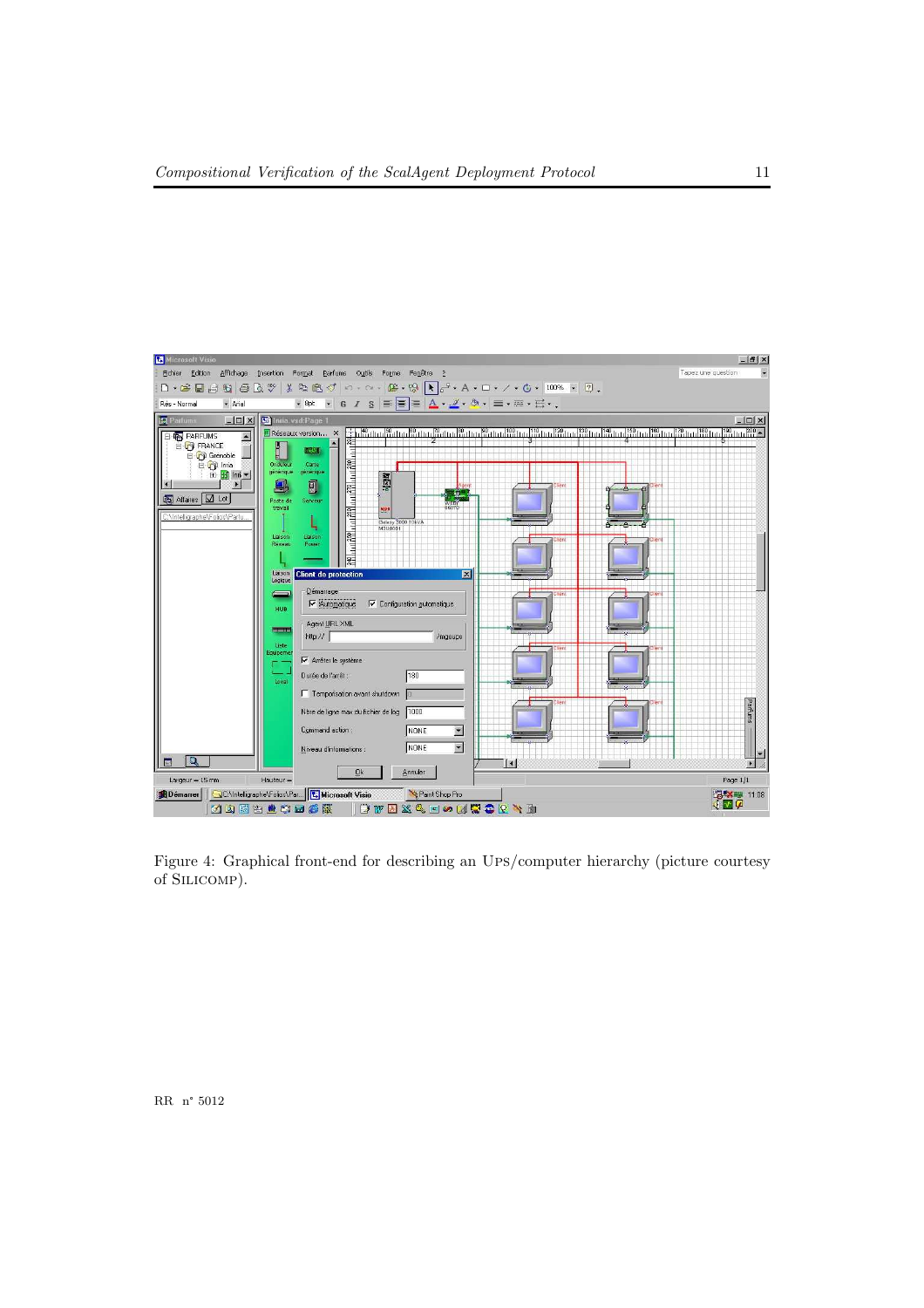

Figure 5: Different description levels for the deployment protocol.

To keep the formal verification of the protocol as intuitive as possible, each activity in the specification is translated into a separate process in the generated LOTOS code. This way, an incorrect behaviour in a given process can be immediately tracked back to the corresponding activity.

The processes generated for all activities share a similar form shown in Figure 6. Each process communicates with other parts of the system using three gates named SEND, RECV, and ERROR:

- "SEND !from !to !event" is used by the process whose identifier is stored in variable "from". It indicates that message "event" should be sent to the process whose identifier is stored in variable "to".
- "RECV ?from:PID !to ?event:EVENT" is used by the process whose identifier is stored in variable "to". Once the receipt is done, the variable "from" of type PID will contain the identifier of the sending process and the variable "event" of type EVENT will contain the received event.
- "ERROR !from !number" is used by the process whose identifier is stored in variable "from" to indicate that the error referenced as "number" has occurred. Each "ERROR" occurring in the LOTOS code has a different "number" that can be used to track down the errors.

Each process is recursive and stores its current state in a parameter "state" of type STATE. Each computation step of a process consists of message receipt, followed by some reaction depending on the identity of the message sender, the event received, and the current process state (the LOTOS construct "[...]  $\rightarrow \ldots$ " reads as "if ... then ..."). A reaction consists in sending zero or more messages, followed by a state change, which is expressed by a recursive process call with actualized state. Some combinations of sender, event, and state may trigger an error message.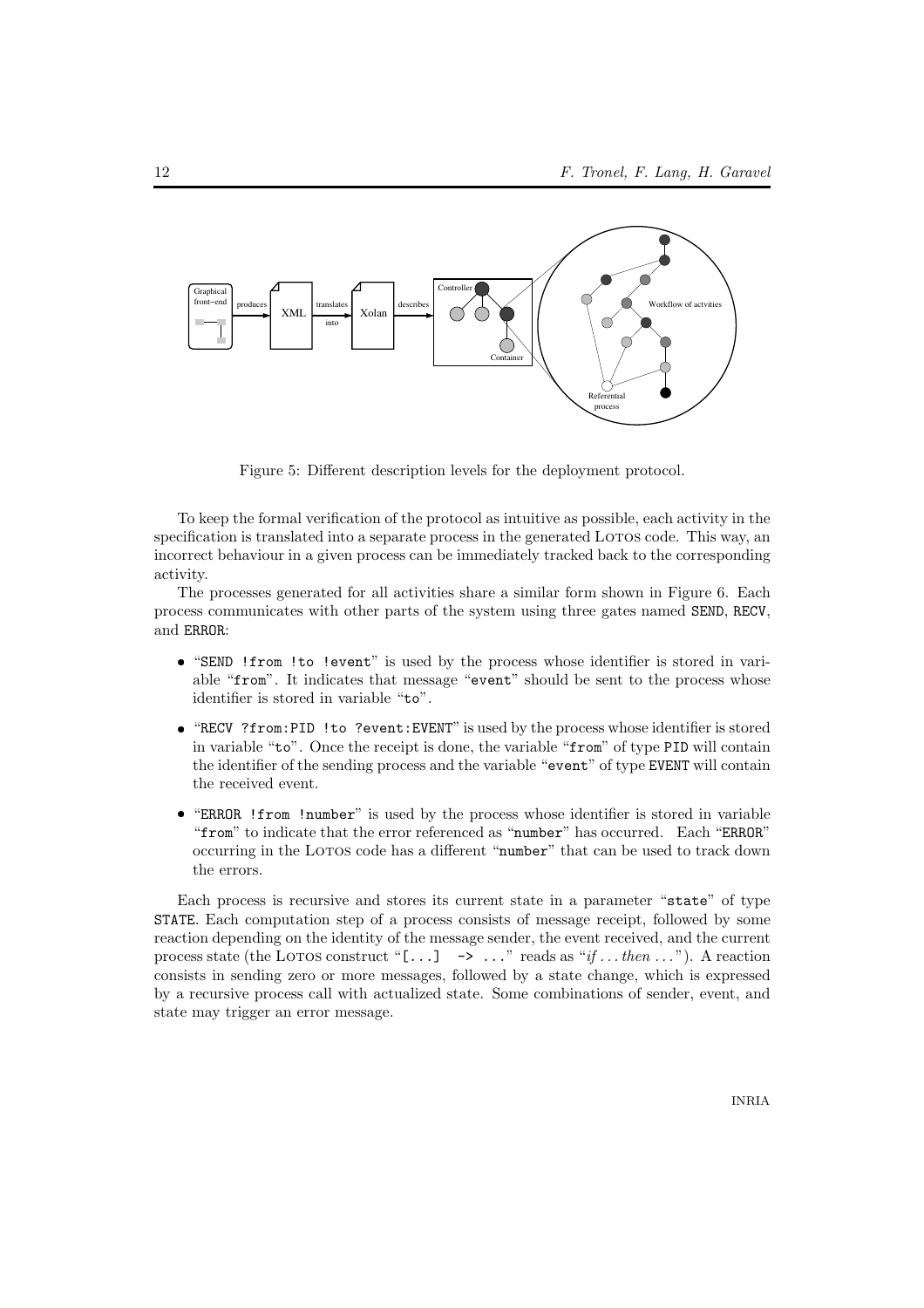```
process P1 [SEND, RECV, ERROR] (state:STATE) : noexit :=
   RECV ?from:PID !P1 ?event:EVENT ;
   (
      [from eq P3] \rightarrow ([event eq E START] -> (
             [state eq INIT] -> (
                SEND !P1 !P4 !START ;
                SEND !P1 !P6 !START ;
                BehaviourP1 [SEND, RECV, ERROR] (RUN)
             )
             [[not (state eq INIT)] -> ERROR !P1 !E1 ; stop
          \lambda\Box[event eq E STOP] \rightarrow (...)
          \Box[not ((event eq E_START) or (event eq E_STOP))] -> ERROR !P1 !E2 ; stop
      \lambda[[from eq P5] \rightarrow (...)
      \Box[not ((from eq P3) or (from eq P5))] -> ERROR !P1 !E3 ; stop
   )
endproc
```
Figure 6: A LOTOS process following the asynchronous communicating process model.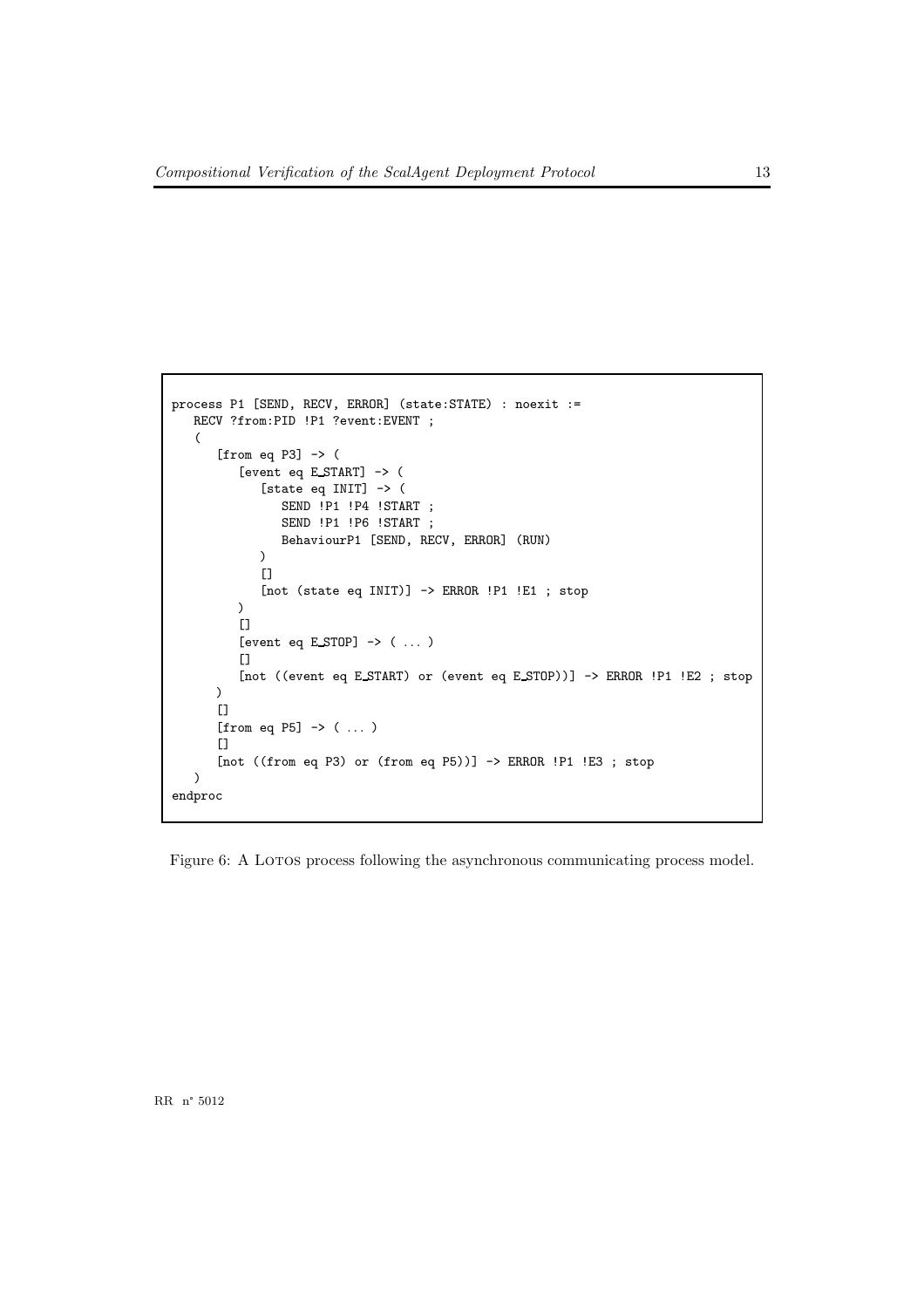The ScalAgent protocol specification is strongly object-oriented as it was written to prepare the way for a Java implementation of the protocol. All activities belong to an abstract "activity" class, which is refined into three abstract subclasses corresponding to elementary, sequential, and parallel activities respectively. Each of these abstract subclasses has itself concrete subclasses (for instance, deployment activities are a subclass of parallel activities).

The behaviour of an activity is a transition function obtained by combining the attributes specific to this activity (such as the number of subactivities for sequential and parallel activities, a unique identifier of the activity, a list of possible events, etc.) with the methods belonging to the activity class or transitively inherited from superclasses. Inheritance has the effect of adding reactions to new combinations of process parameters (events, states, process identifiers, etc.). For a given configuration of the deployment protocol, inheritance can be solved at compile-time. Thus, the LOTOS process corresponding to an activity can be synthesized statically from the methods defined in the activity class and superclasses. The use of an object-oriented language such as Ocaml avoids the need for writing an inheritance resolution algorithm explicitly: by implementing the activity class hierarchy with a similar Ocaml class hierarchy, the resolution of inheritance is automatically performed by the Ocaml compiler.

## 5 Compositional Verification of the Protocol

Compositional verification consists in decomposing the system under verification into smaller components that can be analyzed in isolation. There are often several ways of modeling and decomposing a given protocol; the feasibility and efficiency of compositional verification crucially relies on a thorough study of components and their interactions. In this section, we explain our choices and their impact on verification.

#### 5.1 Centralized vs. Distributed Communication Media

By design, the SCALAGENT deployment protocol ensures that communications are pairwise between an activity and each of its subactivities, and that messages do not accumulate indefinitely in communication media (i.e., Fifo buffers and bags). Therefore communication media can be described as finite processes containing a bounded number of messages belonging to a finite set of possible values.

The protocol specification leaves a degree of freedom in the implementation of communication media: it does not specify whether communications are conveyed using one unique centralized communication medium or several distributed communication media.

A system with a centralized medium is schematically depicted in Figure 7(a). This was the approach followed in [6] to model a software bus between agents. Unfortunately, this approach cannot be reused for the deployment protocol. As the number of activities increases, the number of different messages that can be exchanged increases as well. As more activities introduce more asynchrony in the system, the number of messages that must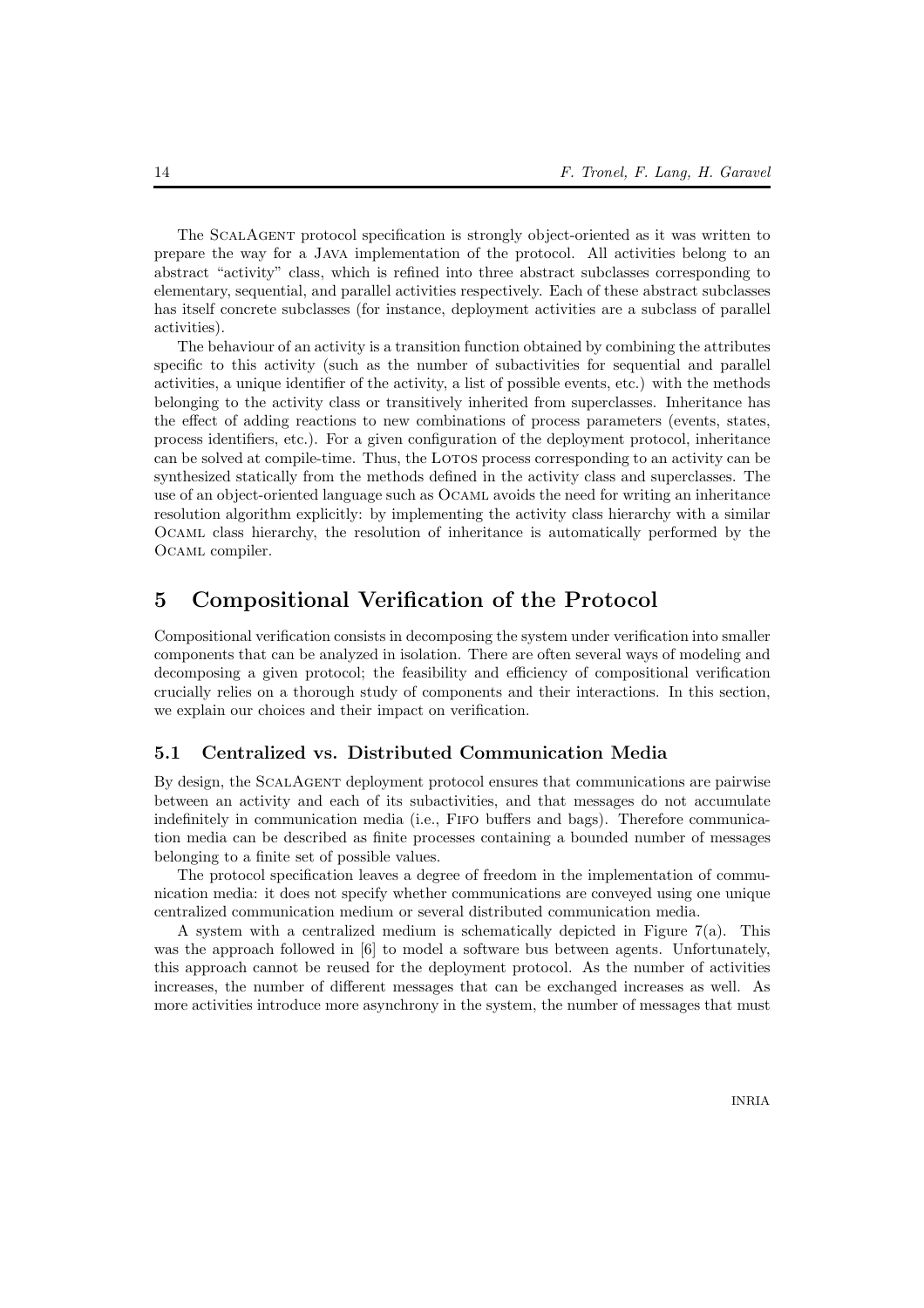

Figure 7: Centralized vs. distributed media. Thick lines represent communications between activities and media, and thin lines represent the tree structure of activities.

be kept inside the medium also increases. Consequently, the state space of the centralized medium holding these messages may become too large for being generated separately.

In a refined approach, we split the centralized medium into one medium for each pair of communicating activities, as schematized in Figure  $7(b)$ . Each medium has to manage only a limited amount of communications, and is therefore less complex than the centralized medium.

This approach fits well with compositional verification, because the synchronizations between communicating processes are taken into account earlier in the verification process, leading to more constrained state spaces. Additionally, this permits to hide communications earlier, which, combined with minimization, gives greater opportunities to obtain reductions.

As an example, the architecture of Figure 7(b), can be generated incrementally by generating the state spaces of medium A, activity 1, and activity 2 first, then composing them together with appropriate synchronizations. Then, the local communications between 1 and 2 (exchanged via medium A) can be hidden, and the resulting LTS minimized for branching bisimulation. The resulting system is then composed with activity 3 and medium B, hiding appropriate actions and minimizing the resulting Lts. This way, by incorporating media and processes in the numbering order, the system can be generated up to the root of the activity tree. The progressive application of hiding and minimization steps allows to keep a state space of tractable size in spite of the complexity introduced by parallel composition.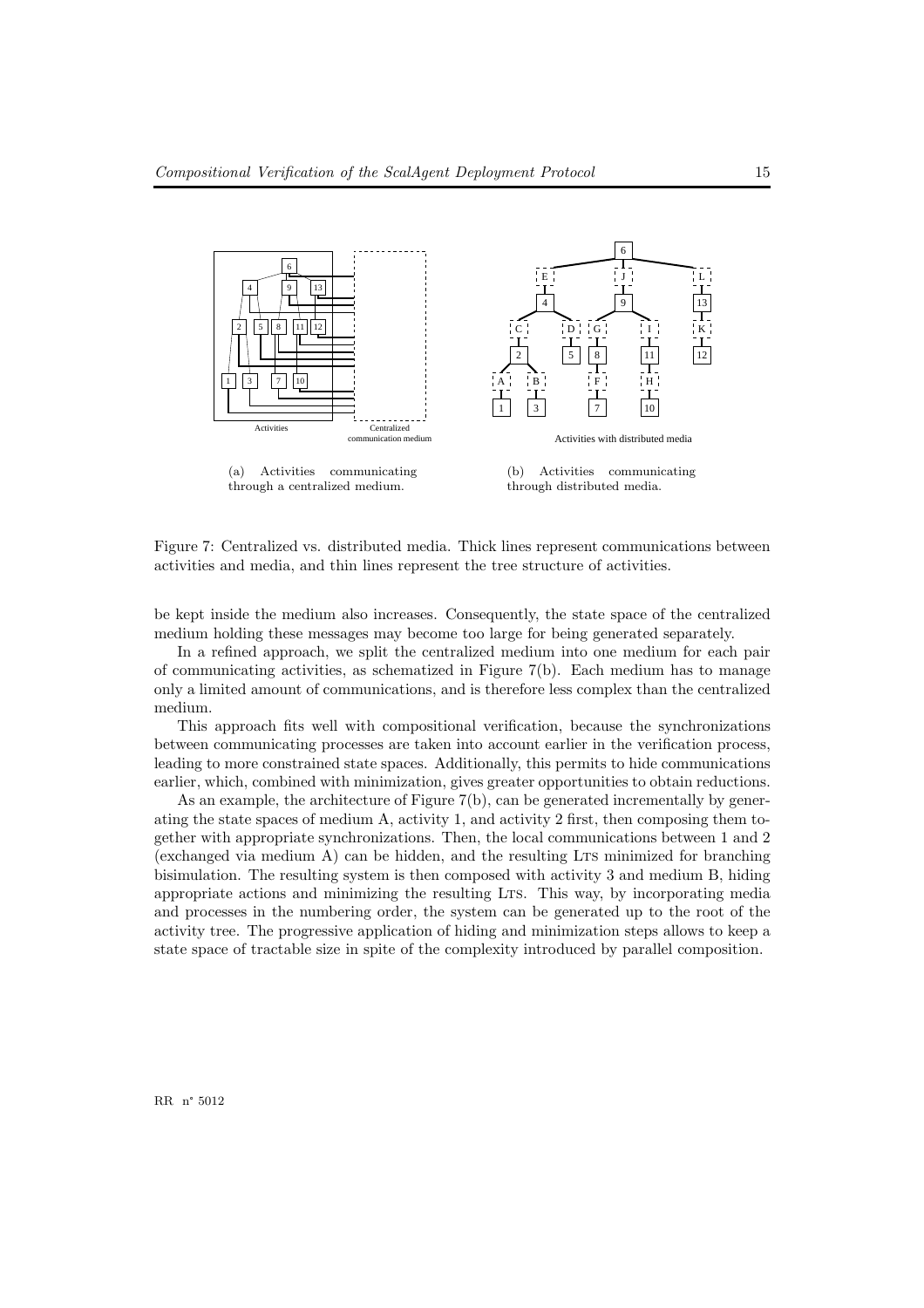#### 5.2 Communication Media Generation

In general, bounding the size of a communication medium may cause unexpected deadlocks or lost behaviours because of buffer overflows.

We addressed the issue by first generating (using BCG<sub>-GRAPH</sub>) a medium of limited size (say,  $N = 3$  places), which is composed in parallel with its connected activities. This parallel composition is then used as an interface to restrict (using PROJECTOR) the behaviour of the medium itself. This produces a subset of the state space corresponding to the medium, in which only the transitions synchronized with the activities are kept.

We then check whether the  $N$  places of the medium have been used in the composition with its related activities. This is done by checking (using the EVALUATOR model checker) whether there exists a sequence of  $N$  successive messages received by the medium. If not, no buffer overflow has occurred, which means that the buffer size was bounded correctly. Otherwise, an overflow might have occurred, and the experiment must be restarted after incrementing the value of N.

This method should normally converge unless one medium appears to be unbounded, which would indicate either a protocol design error or a modeling error. The compositional approach permits to localize precisely such errors, which would be more difficult using a centralized medium.

Figure 8 shows a fragment of SVL script implementing this technique. SVL statements are intertwined with Bourne shell statements (starting with the % character). Figure 9 shows the information displayed to the user while the SVL script executes.

Although communication media could be expressed in LOTOS and translated to LTSS (as for the activities), the use of the dedicated Bcg Graph tool shortens the medium generation time by a factor of 10 to 100. This has a great impact on the overall verification time, since both the distributed media approach and the above technique to determine buffer size incrementally, require a significant number of media to be generated.

#### 5.3 Additional Compositional Verification Tactics

More tactics have been used to make verification tractable:

- The referential process mentioned in Section 3 has been used as an interface to restrict (using the PROJECTOR tool) the behaviour of elementary activities communicating with this process. This divides by 2 the state space of some elementary activities. The referential process has been also used to restrict compositions of activities in several places.
- The state space of a process isolated from its context may explode if data communications are broken off without caution. For instance, the state space of the parallel composition of actions "G ?X : **nat**  $|| G ||$ " has a single transition labeled "G !1". However, the state space of " $G$ ? $X$ : nat" taken isolately cannot be generated because infinitely many different natural numbers can be received on gate  $G$ . For the deployment protocol, it is possible (though not easy) to determine statically the values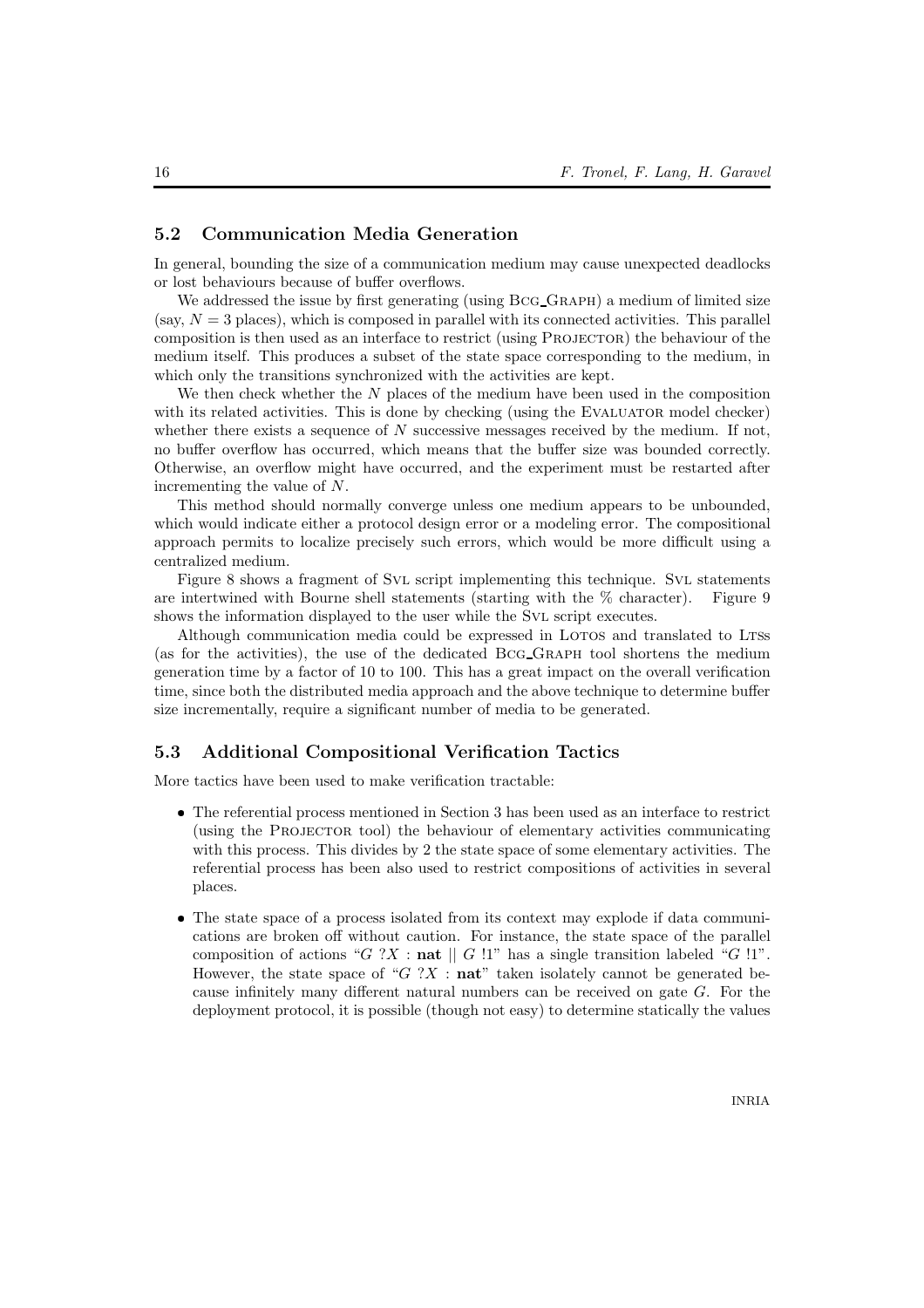```
% N=3
(* we know empirically that many media have at least 2 places
* we start from N=3 (instead of N=1) to save time *)
% while true
% do
(* generation of a bag with $N places between processes 18 and 19 *)
"MEDIUM_19_18.bcg" = bag "$N" using "LABELS_19_18.txt";
"TMP.bcg" =
   branching reduction of
      gate hide all but RECV_19_18, SEND_19_18, RECV_18_19, SEND_18_19 in
         generation of
            (
               "CLUSTER_19_13.bcg"
               |[RECV_18_19, SEND_19_18]|
               (
                  "MEDIUM_19_18.bcg"
                  |[RECV_19_18, SEND_18_19]|
                  "ACTIVITY_18.bcg"
               )
            );
"SUB_MEDIUM.bcg" =
   abstraction "TMP.bcg" of "MEDIUM_19_18.bcg";
% echo -n "checking if a bag medium with $N places is large enough: "
(* using the Evaluator model-checker of CADP, we check if SUB_MEDIUM.bcg
 * contains a sequence of $N consecutive "SEND_xx_yy" actions *)
% RES='bcg_open SUB_MEDIUM.bcg evaluator CHECK_$N.mcl | grep '\<TRUE\>''
% if \lceil "$RES" = "" ]
% then
% echo "yes"
% break
% else
% echo "no! (retrying with a larger bag medium)"
% N = 'expr \$N + 1'% fi
```

```
% done
```
Figure 8: An excerpt of the generated SVL script.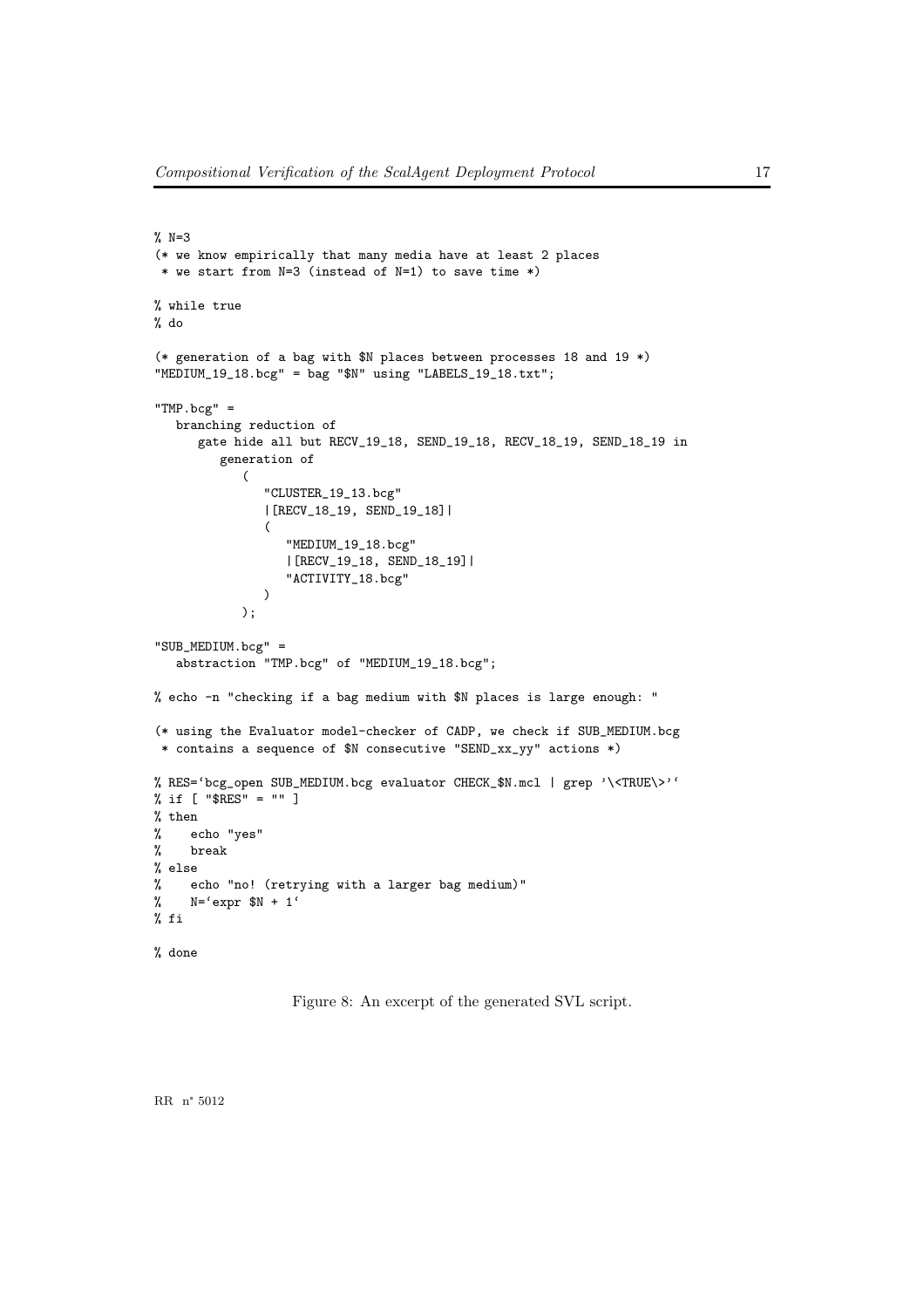```
"MEDIUM_19_18.bcg" = bag 3 using "LABELS_19_18.txt"
      (* 286 states, 1320 transitions, 7.2 Kbytes *)
"svl094.exp" =
      "CLUSTER_19_13.bcg"
      |[RECV_18_19, SEND_19_18]|
      (
         "MEDIUM_19_18.bcg"
         |[RECV_19_18, SEND_18_19]|
         "ACTIVITY_18.bcg"
      \lambda"svl095.bcg" = generation of "svl094.exp"
      (* 985 states, 3508 transitions, 10.8 Kbytes *)
"svl096.bcg" = hide all but RECV_19_18, SEND_19_18, RECV_18_19, SEND_18_19 in
      "svl095.bcg"
"TMP.bcg" = branching reduction of "svl096.bcg"
      (* 129 states, 361 transitions, 3.9 Kbytes *)
"svl099.aut" = safety reduction (* with hiding *) of "TMP.bcg"
      (* 17 states, 24 transitions, 0.8 Kbytes *)
"SUB_MEDIUM.bcg" = abstraction "svl099.aut"
      of "MEDIUM_19_18.bcg"
      (* 13 states, 24 transitions, 3.0 Kbytes *)
checking if a bag medium with 3 places is large enough: yes
...
```
Figure 9: A run of the SVL script of Figure 8.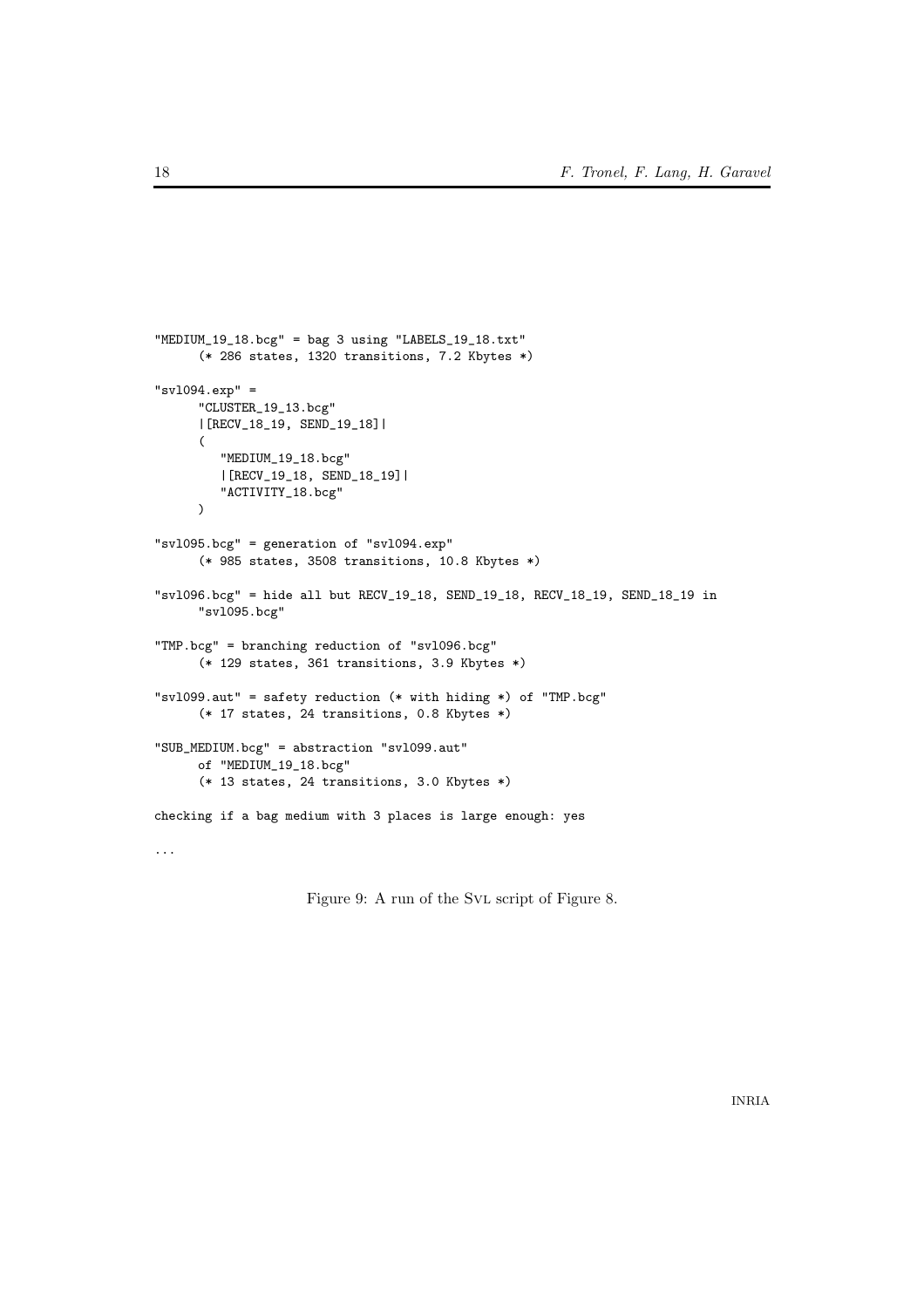exchanged by a process on gates SEND and RECV. We thus have improved the generated Lotos code by adding communication guards (synthesized during a first phase of the translation) to constrain the set of potentially received data.

#### 5.4 Results of Compositional Verification

The study of the protocol allowed to clarify (in accordance with the SCALAGENT designers) several obscure points in the protocol specification. In particular, the original specification was silent about the model of communications between activities. Model checking verification revealed (by exhibiting an infinite loop of error messages) that the protocol was not meant for handling asynchronous messages between the inner activities of a controller, and would function properly only if communications inside a controller are implemented as local procedure calls (i.e., the calling activity gets suspended until the procedure call returns). Consequently, communications within a controller can be modeled as Fifo buffers instead of bags. However, bags are still needed to model communications between controllers, which can be geographically distributed.

| Number of controllers                  | 1                   | 1              | 1                    | $\overline{2}$       |
|----------------------------------------|---------------------|----------------|----------------------|----------------------|
| Number of containers                   |                     | $\overline{2}$ | 3                    | $\overline{2}$       |
| Total number of agents                 | $\overline{2}$      | 3              | $\overline{4}$       | 4                    |
| Number of activities                   | 13                  | 21             | 29                   | 34                   |
| Minimal size of activities (states)    | 7                   | 7              | 7                    | 7                    |
| Mean size of activities (states)       | 42                  | 57             | 82                   | 68                   |
| Maximal size of activities (states)    | 104                 | 225            | 481                  | 195                  |
| Number of media                        | 18                  | 30             | 42                   | 36                   |
| Minimal size of media (states)         | $\overline{2}$      | $\overline{2}$ | $\overline{2}$       | $\overline{2}$       |
| Mean size of media (states)            | 57                  | 60             | 61                   | 58                   |
| Maximal size of media (states)         | 111                 | 111            | 111                  | 111                  |
| Number of concurrent processes         | 31                  | 51             | 71                   | 70                   |
| Size of potential state space (states) | $2.10^{24}$         | $3.10^{41}$    | $4.10^{68}$          | $9.10^{68}$          |
| Size of largest generated LTS (states) | 1,824               | 48,819         | 410,025              | 76,399               |
| Size of generated LOTOS file (lines)   | 2,597               | 4, 494         | 6,391                | 7, 208               |
| Size of generated SVL file (lines)     | 617                 | 1,013          | 1,409                | 1,635                |
| Number of intermediate files           | 221                 | 316            | 503                  | 519                  |
| Verification time                      | $4 \text{ min } 09$ | 9 min 52       | $19 \text{ min } 43$ | $12 \text{ min } 10$ |

Figure 10: Collected data for several configurations of the deployment protocol.

Figure 10 summarizes the verification results for four configurations. All experiments were done on a LINUX workstation with 1Gb memory and 2.2 GHz PENTIUM IV processor. We draw two main conclusions from these experiments: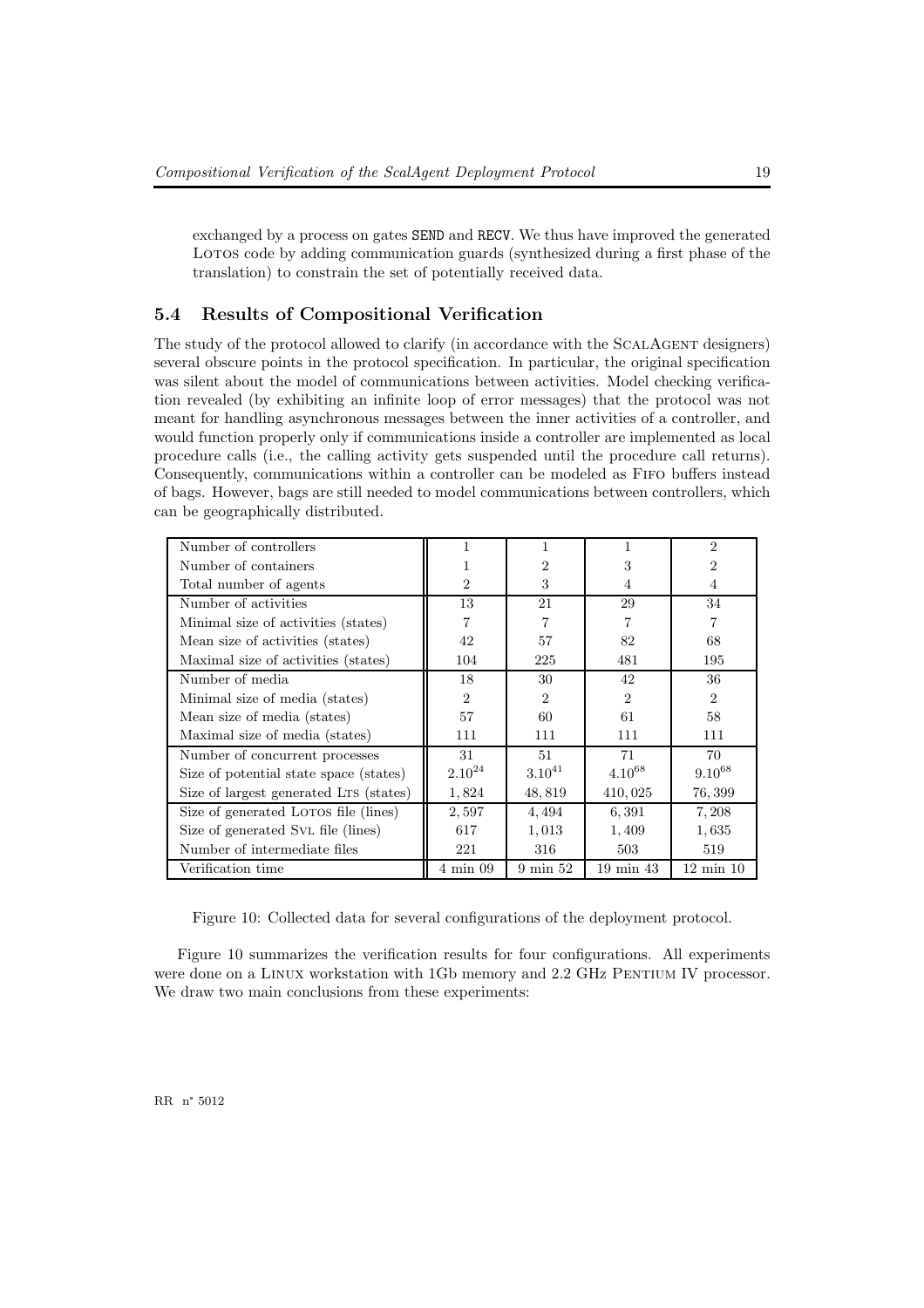- Although the high number of concurrent processes could lead to a potentially huge state space (up to  $9.10^{68}$  states if we estimate its size by multiplying the numbers of states of the minimized Ltss corresponding to all activities and media for a given configuration), compositional verification allows to keep the state space to a tractable size (below  $10^6$  states).
- Given the large number of intermediate files (several hundreds), these experiments would not have been possible without the SVL language and associated compiler.

The correctness of each protocol configuration was determined by checking in the global LTS the absence of ERROR messages (which could denote either protocol design errors or implementation errors in the OCAML translator). When the LOTOS process corresponding to an activity is generated without its environment, all possible ERROR messages can be observed. However, when the process gets synchronized with all its children processes, there should not remain any ERROR message tagged with this process identity. For each configuration, we obtained the Lts of Figure 11, in which all communications are hidden but those made by the root activity of a controller. This LTS summarizes the service provided by the protocol to the end-user. The initial state has number 0. The two first transitions start the deployment by sending a start event and its acknowledgement. Then, either the user indicates that the deployment is not ready for activation, which will cause a failure notification from subactivities prevented from deploying components, or the user activates the deployment and receives either a notification that the deployment is successful or a failure indication.

## 6 Conclusion

Considering the numerous publications dealing with compositional verification and its expected benefits, it is high time to put this approach into practice in real-life case studies. Object-based distributed systems are an ideal target for this purpose, as they usually contain many components, either to model physically distributed entities or to represent concurrent activities taking place on a given execution site. This is the case with the SCALAGENT deployment protocol, whose architecture consists of a tree of distributed agents, each agent being itself organized as a tree of concurrent activities.

From the verification activities undertaken in the Parfums project, we can draw a number of conclusions.

The complexity of the SCALAGENT deployment protocol grows quickly as new components are added to the system. For instance, adding a new agent to deploy may start not less than 20 additional concurrent processes. For this reason, it seems that only compositional techniques have a chance to cope with the corresponding state explosion.

Because the ScalAgent deployment protocol is implemented in Java, we could have tried to apply a software model checker (such as the JAVA PATHFINDER [22] or BANDERA [5]) directly on the Java source code. We did not choose such an approach because, to the best of our knowledge, these tools can only analyze programs running on a single Java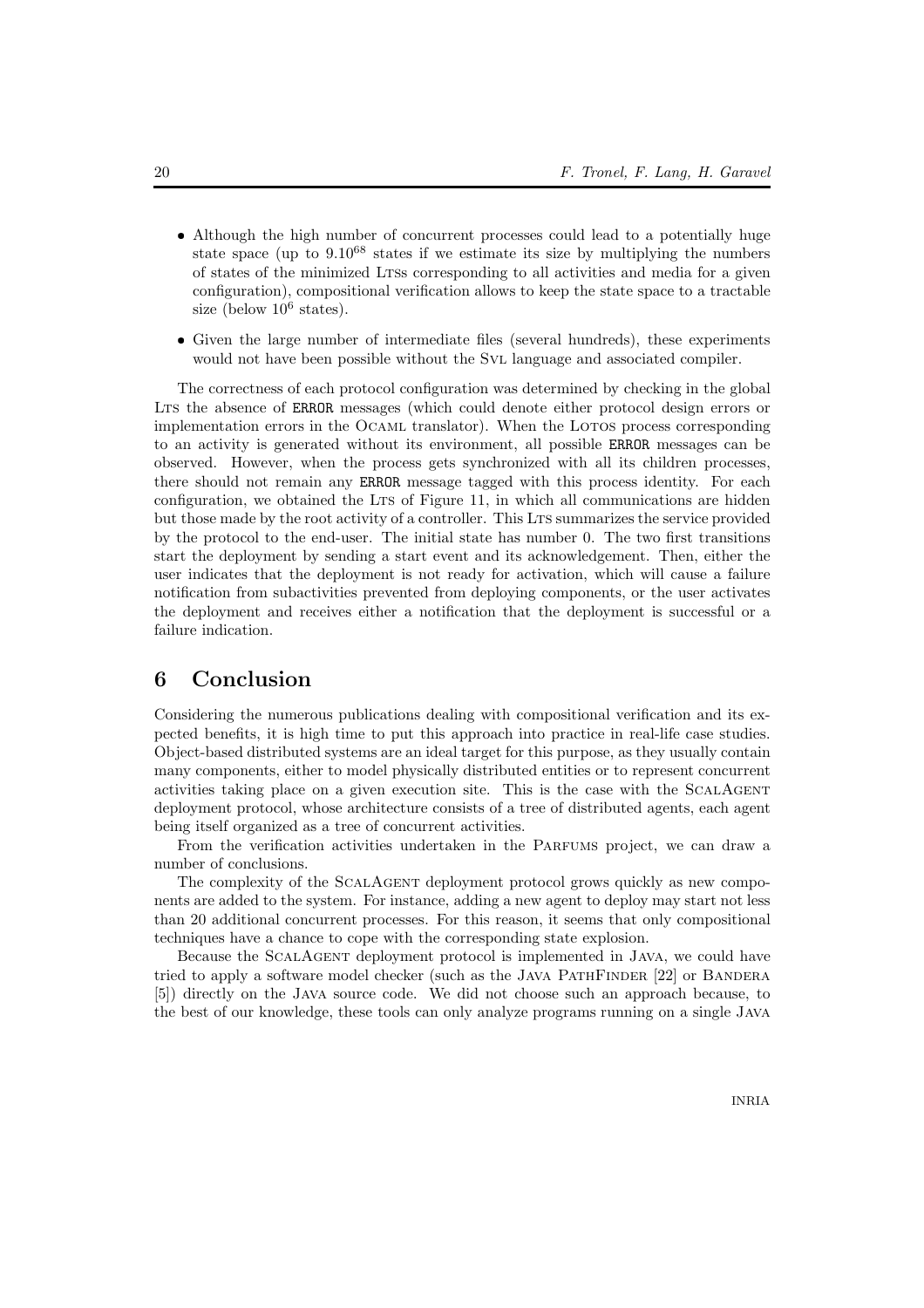

Figure 11: Service provided by the root controller, as an LTS obtained by compositional verification using CADP.

virtual machine (Jvm), whereas the ScalAgent protocol is designed for multiple machines, each running a separate JVM. We also felt that a process algebra such as LOTOS, with its built-in concurrency and abstraction primitives, would provide better support for compositional modeling and verification. As a consequence, our verification efforts mostly addressed the higher level design (i.e., the reference specification of the protocol) rather than the implementation (i.e., the Java code) although an examination of the latter was sometimes needed.

Technically, the results of the verification effort are positive. Several ambiguities were found in the reference specification and the verification work exhibited an undocumented assumption (synchrony of communications) of crucial importance for a proper functioning of the protocol. The use of compositional verification allowed to check significantly complex finite configurations within a reasonable amount of time (at the moment, configurations with 70 concurrent processes can be verified in less than 20 minutes).

In modeling the SCALAGENT deployment protocol, we chose to introduce many distributed buffers, instead of one central buffer. This avoids a bottleneck problem, which might prevent compositional verification from being applied [6]. We also took advantage of the "doubly nested" tree-like structure of the ScalAgent deployment protocol. Originally designed to ensure the scalability of the protocol when deploying software components on many machines, this tree-like structure also forms the skeleton of our compositional verification scenarios, in which Lts generation and minimization phases are incrementally performed from the leaves to the root of the trees.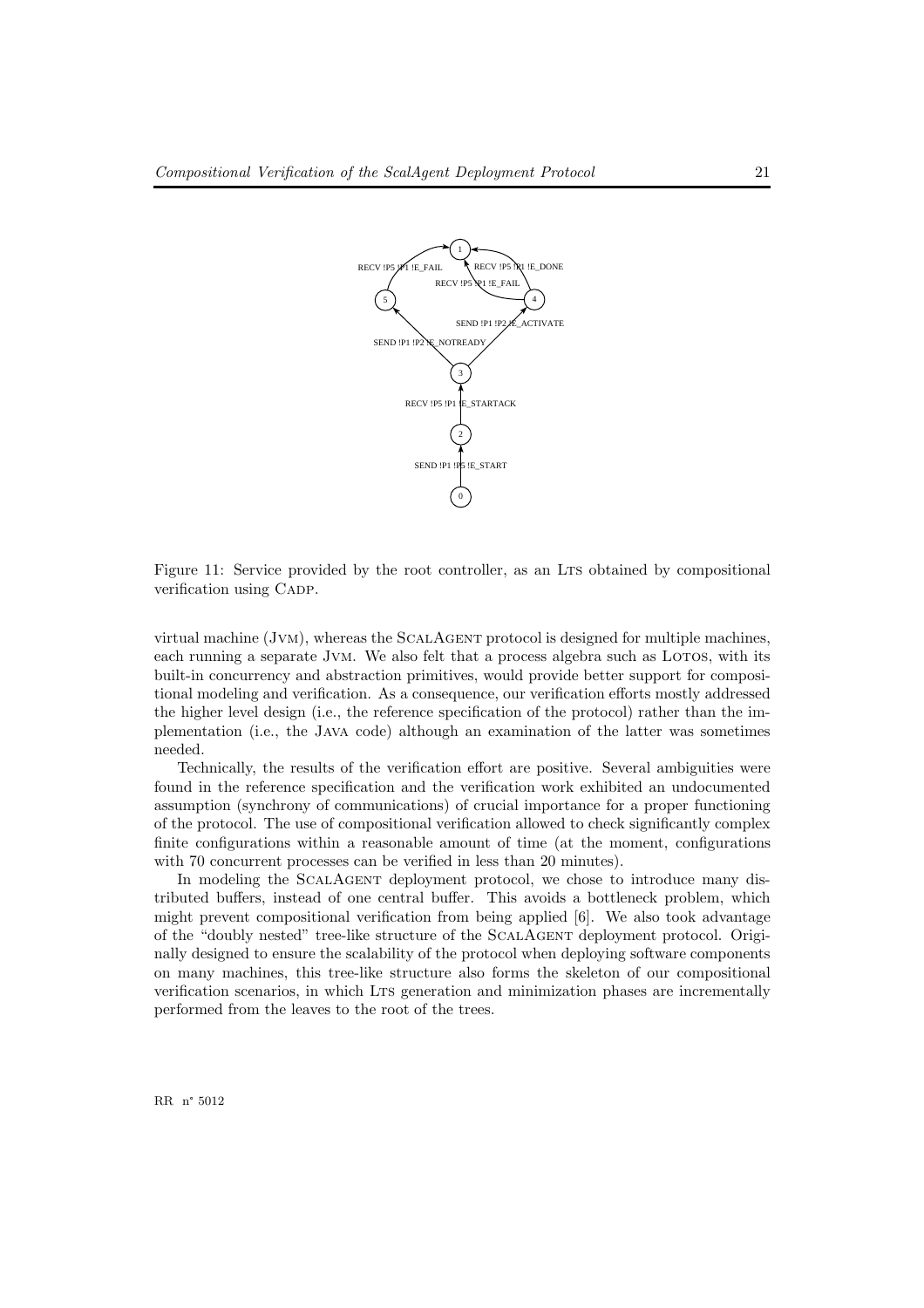Last but not least, a complex system such as the SCALAGENT deployment protocol could not be analyzed in absence of mature verification tools. We found the CADP toolbox robust enough for this challenge, but had to extend it in several ways. Two existing tools (Exp.Open and Projector) had to be entirely rewritten for performance reasons. A new tool, Bcg Graph, was introduced for fast, automatic generation of communication buffers. The SVL scripting language was enriched to allow a wider form of parameterization and to take advantage of BCG\_GRAPH functionalities. Interestingly, SvL scripts, originally to be written by human experts, are now automatically generated by the Ocaml translator. We observe here a situation in which new software layers are continuously added on top of existing ones, an integration trend that also occurs in other branches of computer science.

As regards future work, we foresee two directions. First, we are currently attacking larger configurations (90 and more concurrent processes) so as to discover the actual limits of compositional verification. Second, we seek to detect various livelock situations automatically using the EVALUATOR 3.0 model checker [18]; as the  $\mu$ -calculus formulas needed to characterize livelocks may depend on the set of components defined in the Xolan architectural description, the Ocaml translator could be extended to generate these formulas automatically. This would reduce the risk of error and keep the verification fully transparent to the end-user.

#### Acknowledgements

The authors are grateful to Roland Balter, Luc Bellissart, and David Felliot, for sharing their knowledge of the SCALAGENT deployment protocol. They would also like to thank the PARFUMS project manager, Laurent Coussedière, as well as David Champelovier, Radu Mateescu, and Wendelin Serwe for their useful comments about this report.

### References

- [1] Gilles Barthe, Dilian Gurov, and Marieke Huisman. Compositional Verification of Secure Applet Interactions. In Ralf-Detlef Kutsche and Herbert Weber, editors, Proceedings of the 5th International Conference on Fundamental Approaches to Software Engineering FASE'02 (Grenoble, France), number 2306 in Lecture Notes in Computer Science, pages 15–32. Springer Verlag, April 2002.
- [2] Frances Brazier, Frank Cornelissen, Rune Gustavsson, Catholijn M. Jonker, Olle Lindeberg, Bianca Polak, and Jan Treur. Compositional Design and Verification of a Multi-Agent System for One-to-Many Negotiation. In Proceedings of the Third International Conference on Multi-Agent Systems ICMAS'98. IEEE Computer Society Press, 1998.
- [3] Ghassan Chehaibar, Hubert Garavel, Laurent Mounier, Nadia Tawbi, and Ferruccio Zulian. Specification and Verification of the PowerScale Bus Arbitration Protocol: An Industrial Experiment with LOTOS. In Reinhard Gotzhein and Jan Bredereke, editors, Proceedings of the Joint International Conference on Formal Description Techniques for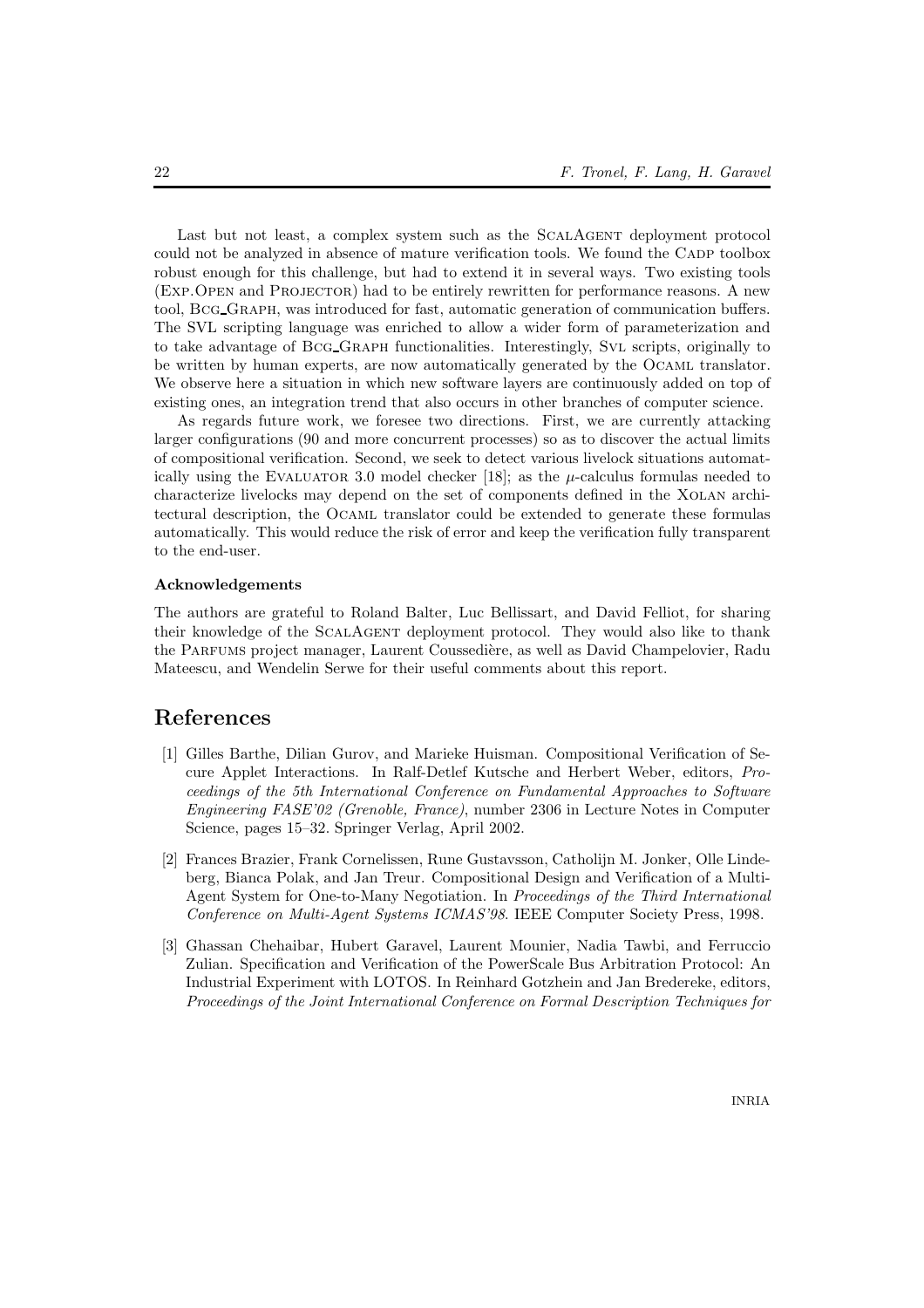Distributed Systems and Communication Protocols, and Protocol Specification, Testing, and Verification FORTE/PSTV'96 (Kaiserslautern, Germany), pages 435–450. IFIP, Chapman & Hall, October 1996. Full version available as INRIA Research Report RR-2958.

- [4] S. C. Cheung and J. Kramer. Checking Safety Properties Using Compositional Reachability Analysis. ACM Transactions on Software Engineering and Methodology, 8(1):49– 78, January 1999.
- [5] James Corbett, Matthew Dwyer, John Hatcliff, Corina Pasareanu, Robby, Shawn Laubach, and Hongjun Zheng. Bandera: Extracting Finite-state Models from Java Source Code. In Proceedings of the 22nd International Conference on Software Engineering ICSE'2000 (Limerick Ireland), pages 439–448, June 2000.
- [6] Manuel Aguilar Cornejo, Hubert Garavel, Radu Mateescu, and Noël de Palma. Specification and Verification of a Dynamic Reconfiguration Protocol for Agent-Based Applications. In Aleksander Laurentowski, Jacek Kosinski, Zofia Mossurska, and Radoslaw Ruchala, editors, Proceedings of the 3rd IFIP WG 6.1 International Working Conference on Distributed Applications and Interoperable Systems DAIS'2001 (Krakow, Poland), pages 229–242. IFIP, Kluwer Academic Publishers, September 2001. Full version available as INRIA Research Report RR-4222.
- [7] Hubert Garavel. OPEN/CÆSAR: An Open Software Architecture for Verification, Simulation, and Testing. In Bernhard Steffen, editor, Proceedings of the First International Conference on Tools and Algorithms for the Construction and Analysis of Systems TACAS'98 (Lisbon, Portugal), volume 1384 of Lecture Notes in Computer Science, pages 68–84, Berlin, March 1998. Springer Verlag. Full version available as INRIA Research Report RR-3352.
- [8] Hubert Garavel and Frédéric Lang. SVL: a Scripting Language for Compositional Verification. In Myungchul Kim, Byoungmoon Chin, Sungwon Kang, and Danhyung Lee, editors, Proceedings of the 21st IFIP WG 6.1 International Conference on Formal Techniques for Networked and Distributed Systems FORTE'2001 (Cheju Island, Korea), pages 377–392. IFIP, Kluwer Academic Publishers, August 2001. Full version available as INRIA Research Report RR-4223.
- [9] Hubert Garavel, Frédéric Lang, and Radu Mateescu. An Overview of CADP 2001. European Association for Software Science and Technology (EASST) Newsletter, 4:13– 24, August 2002. Also available as INRIA Technical Report RT-0254 (December 2001).
- [10] D. Giannakopoulou, J. Kramer, and S. C. Cheung. Analysing the behaviour of distributed systems using TRACTA. Journal of Automated Software Engineering, Special issue on Automated Analysis of Software, 6(1):7–35, January 1999.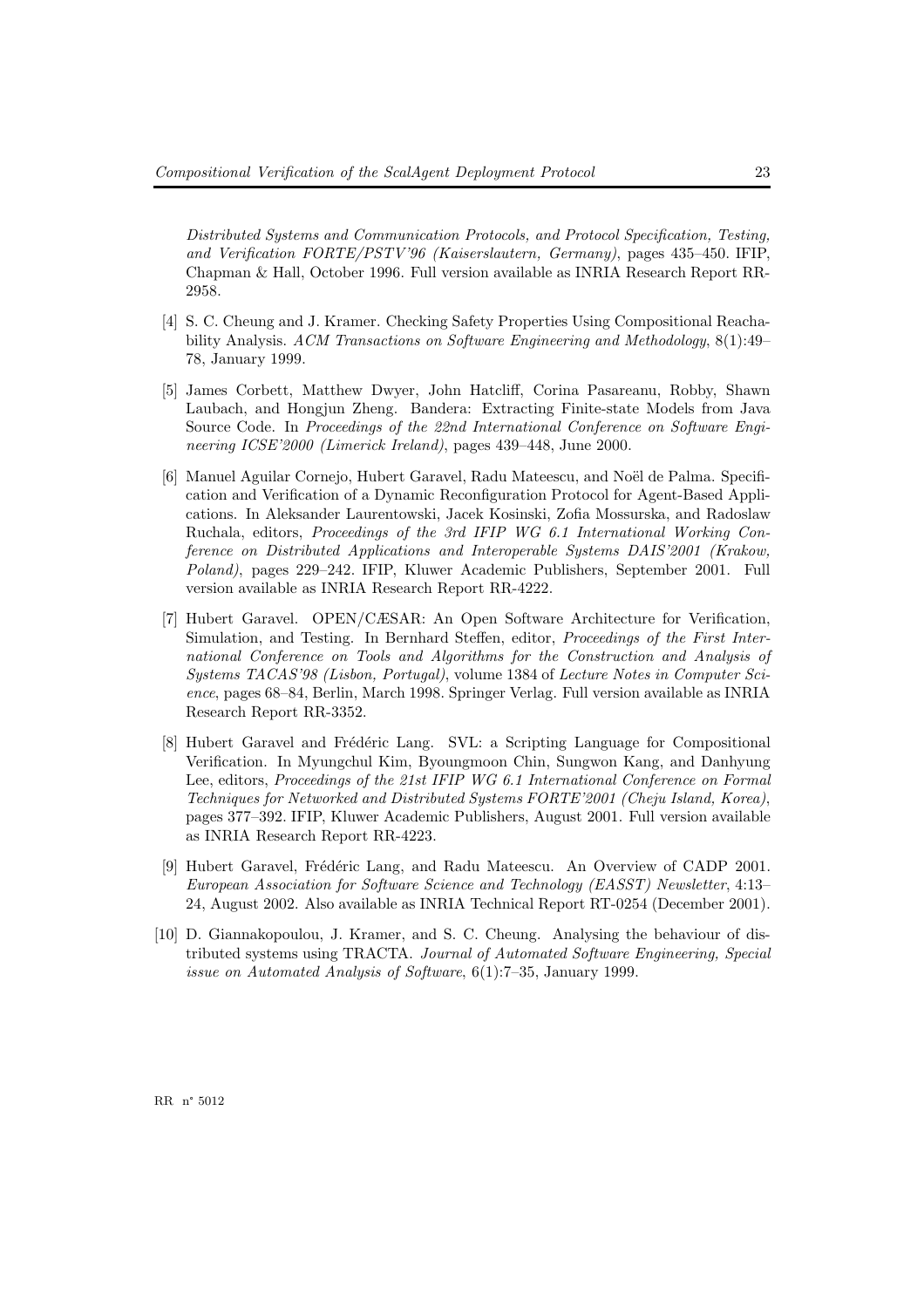- [11] S. Graf, B. Steffen, and G. Lüttgen. Compositional Minimization of Finite State Systems using Interface Specifications. Formal Aspects of Computation, 8(5):607–616, September 1996.
- [12] Susanne Graf and Bernhard Steffen. Compositional Minimization of Finite State Systems. In R. P. Kurshan and E. M. Clarke, editors, Proceedings of the 2nd Workshop on Computer-Aided Verification (Rutgers, New Jersey, USA), volume 531 of Lecture Notes in Computer Science, pages 186–196. Springer Verlag, June 1990.
- [13] ISO/IEC. LOTOS A Formal Description Technique Based on the Temporal Ordering of Observational Behaviour. International Standard 8807, International Organization for Standardization — Information Processing Systems — Open Systems Interconnection, Genève, September 1989.
- [14] Guoping Jia and Susanne Graf. Verification Experiments on the MASCARA Protocol. In Matthew Dwyer, editor, Proceedings of the 8th International SPIN Workshop on Model Checking of Software SPIN'2001 (Toronto, Canada), volume 2057 of Lecture Notes in Computer Science, pages 123–142. Springer Verlag, May 2001.
- [15] Jean-Pierre Krimm and Laurent Mounier. Compositional State Space Generation from LOTOS Programs. In Ed Brinksma, editor, Proceedings of TACAS'97 Tools and Algorithms for the Construction and Analysis of Systems (University of Twente, Enschede, The Netherlands), volume 1217 of Lecture Notes in Computer Science, Berlin, April 1997. Springer Verlag. Extended version with proofs available as Research Report VERIMAG RR97-01.
- [16] Frédéric Lang. Compositional Verification using SVL Scripts. In Joost-Pieter Katoen and Perdita Stevens, editors, Proceedings of the 8th International Conference on Tools and Algorithms for the Construction and Analysis of Systems TACAS'2002 (Grenoble, France), volume 2280 of Lecture Notes in Computer Science, pages 465–469. Springer Verlag, April 2002.
- [17] X. Leroy, D. Doligez, J. Garrigue, D. R´emy, and J. Vouillon. The Objective Caml system (relase 3.06), documentation and user's manual, 2002. http://caml.inria. fr/ocaml/htmlman/index.html.
- [18] Radu Mateescu and Mihaela Sighireanu. Efficient On-the-Fly Model-Checking for Regular Alternation-Free Mu-Calculus. Science of Computer Programming, 46(3):255–281, March 2003.
- [19] Willem-Paul de Roever, Frank de Boer, Ulrich Hanneman, Jozef Hooman, Yassine Lakhnech, Mannes Poel, and Job Zwiers. Concurrency Verification – Introduction to Compositional and Noncompositional Methods, volume 54 of Cambridge Tracts in Theoretical Computer Science. Cambridge University Press, November 2001.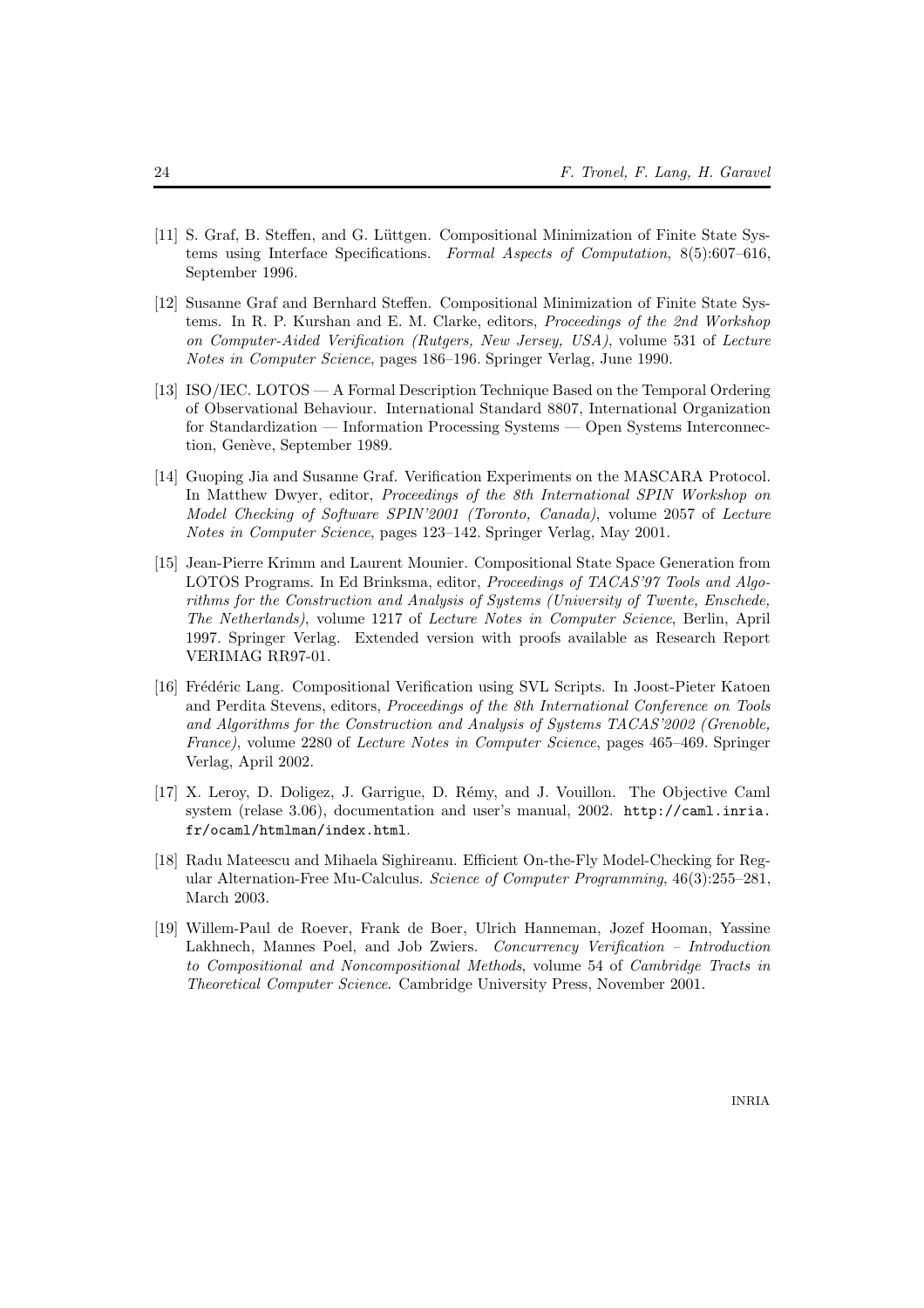- [20] K. K. Sabnani, A. M. Lapone, and M. U. Uyar. An Algorithmic Procedure for Checking Safety Properties of Protocols. IEEE Transactions on Communications, 37(9):940–948, September 1989.
- [21] R. J. van Glabbeek and W. P. Weijland. Branching-Time and Abstraction in Bisimulation Semantics (extended abstract). CS R8911, Centrum voor Wiskunde en Informatica, Amsterdam, 1989. Also in proc. IFIP 11th World Computer Congress, San Francisco, 1989.
- [22] W. Visser, K. Havelund, G. Brat, and S. Park. Model Checking Programs. In Yves Ledru, editor, Proceedings of the 15th IEEE International Conference on Automated Software Engineering ASE'2000 (Grenoble, France), pages 3–12, September 2000.